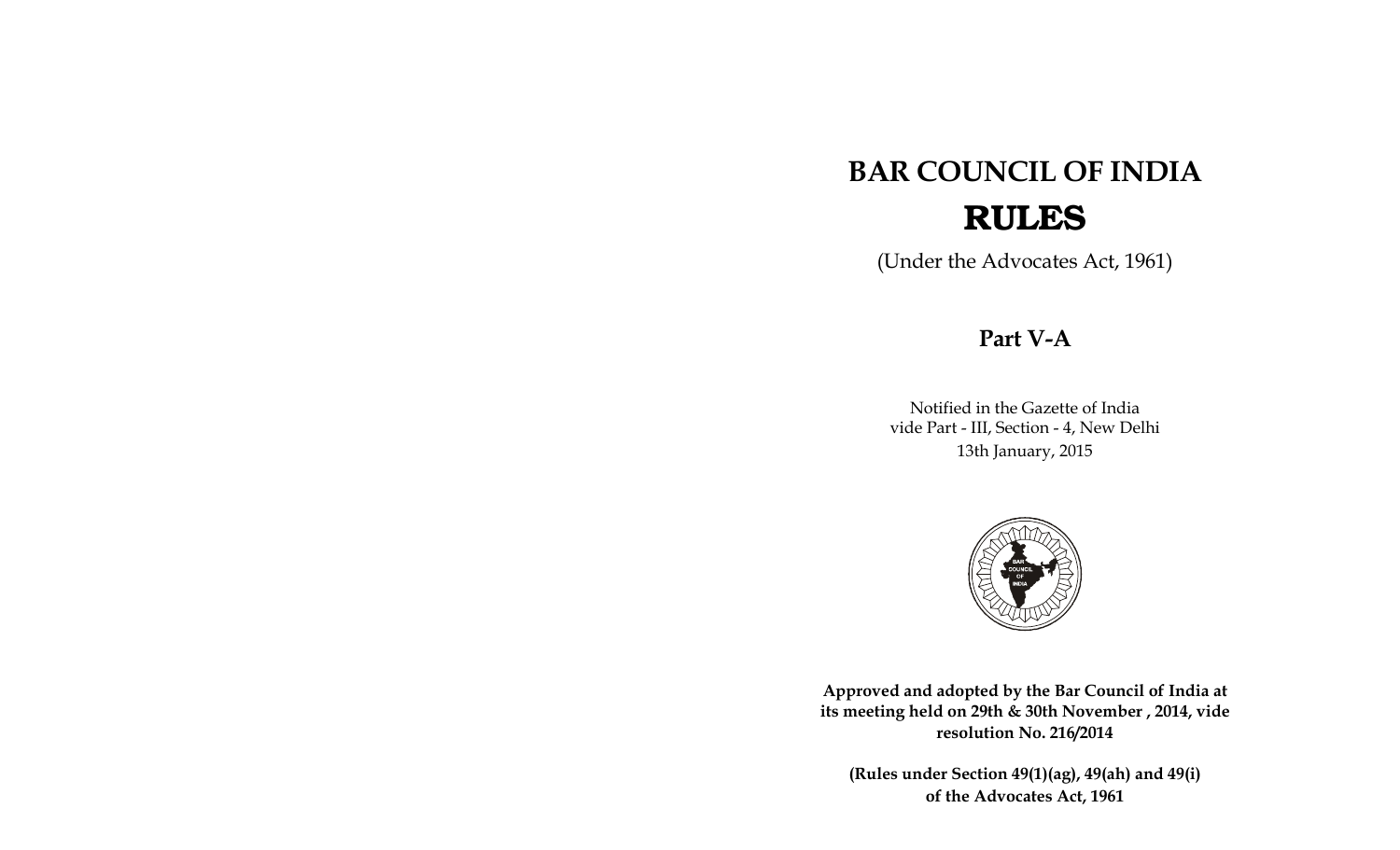## **TABLE OF CONTENTS**

| Chapter                            | <b>Title</b>                                                                                                         | Page      |
|------------------------------------|----------------------------------------------------------------------------------------------------------------------|-----------|
|                                    | Extracts of the minutes of the meeting of<br>general council of BCI held on                                          |           |
|                                    | 29th/30th November, 2014                                                                                             | $1-6$     |
| Chapter I                          | Preliminary                                                                                                          | $7-9$     |
| Chapter II                         | <b>Local Bar Associations</b>                                                                                        | 10        |
| Chapter III                        |                                                                                                                      | 11-12     |
| Chapter IV                         | Applications/Orders/Objection Petition with<br>respect to grant/verification of Certificate and<br>Place of Practice | 13-17     |
| Chapter V                          | Follow Up Action                                                                                                     | 18        |
| Chapter VI                         | Consequences of Order Under Rule 13 and<br>of failure to make applications                                           | 19-22     |
| Chapter VII                        | Updating of the record of practicing and<br>non-practicing and non-practicing advocates                              | $23 - 24$ |
| Chapter VIII                       | Appeal, Revision Etc.                                                                                                | $25 - 26$ |
| Chapter IX                         | <b>Resumption of Practice</b>                                                                                        | $27 - 28$ |
| Chapter $X$                        | Process Fee Fund                                                                                                     | 29        |
| Chapter XI                         | Miscellaneous                                                                                                        | 30-31     |
| Form $- A & F$                     | For Advocates and Advocate on Records<br>Application for issuance of Certificate of Practice                         | 33-35     |
| Form - "A"                         | Column - II                                                                                                          | 36        |
| Form - "A"                         | Column - III                                                                                                         | 37        |
| Form $-$ " $B$ "                   | For Office Use Onle                                                                                                  | 38        |
| Form - "C"                         | Application for resumption of Certificate of<br>Practice                                                             | 39-41     |
| Form $\mathcal{L}$ $\mathcal{D}$ " | <b>Identity Card</b>                                                                                                 | 42        |
| Form - "E"                         | For Senior Advocates                                                                                                 | 43        |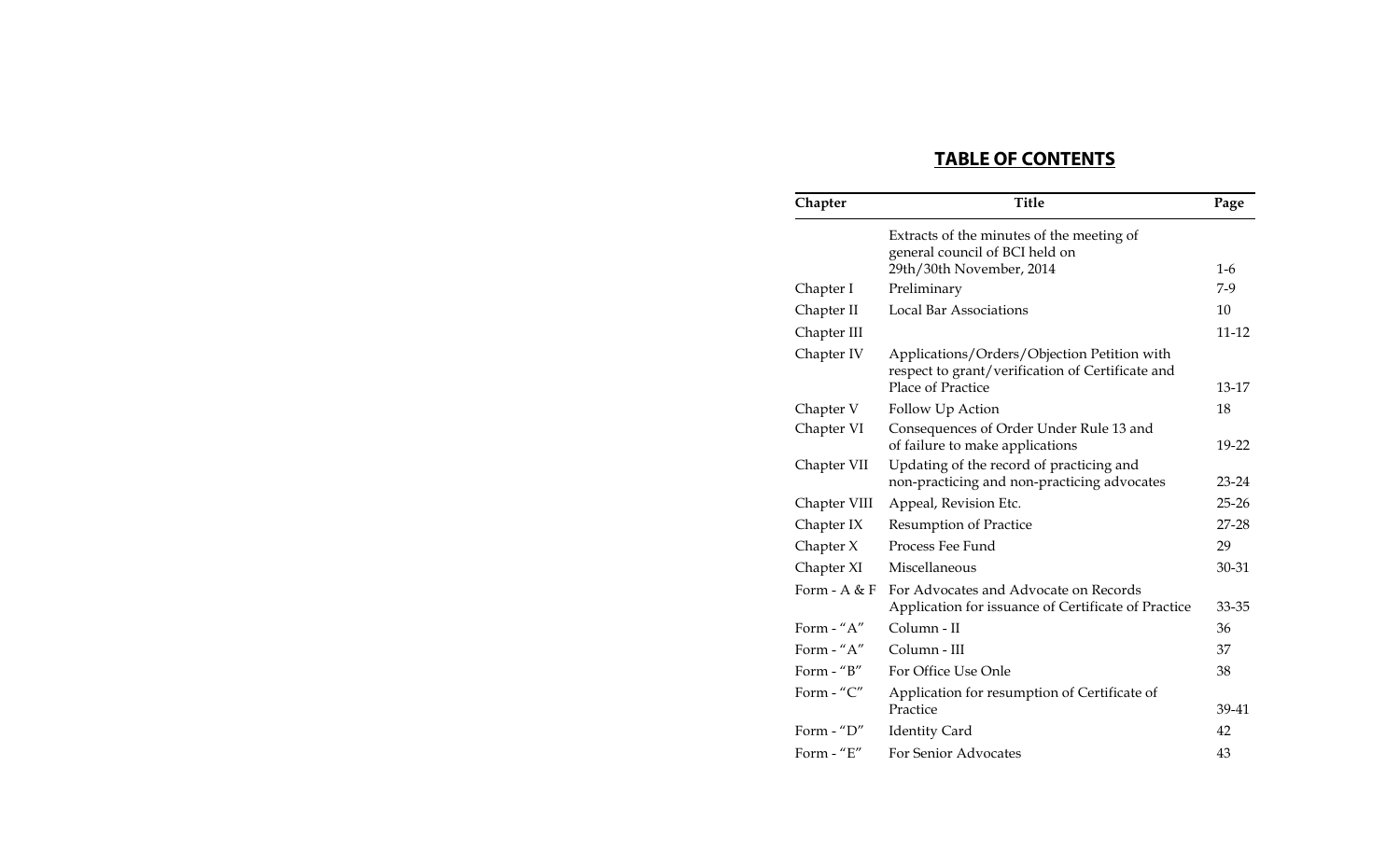## **BAR COUNCIL OF INDIA**

#### **NOTIFICATION**

New Delhi, the 12th January, 2015

## **EXTRACTS OF THE MINUTES OF THE MEETING OF GENERAL COUNCIL OF BAR COUNCIL OF INDIA HELD ON 29th/30th NOVEMBER, 2014**

#### **ITEM NO. 330/2014**

The Council considered the Draft Rules with regard to verification of Certificate and Place of Practice of Advocates and to repeal the Bar Council of India Certificate of Practice and Renewal Rules, 2014 and passed the following resolution :-

#### **Resolution No. 216/2014**

(e) The Council resolves to modify the Resolution No. 169 of 2014(Item No. 276/2014) dated 17<sup>th</sup> October, 2014. The Council further resolves that Draft Rules with regard to Verification of Certificate and Place of Practice submitted by the sub-Committee be and is hereby approved. These new Rules shall be named as Bar Council of India Certificate and place of Practice(Verification) Rules 2015 depending on the year of its publication in the Gazette of India) and it shall come into force from the date of its publication in the Gazette of India. The Council further resolves to repeal Bar Council of India Certificate of Practice and Renewal Rules, 2014, accordingly the Bar Council of India Certificate of Practice Renewal Rules, 2014 stand repealed.

(f) Bar Council of India Certificate and Place of Practice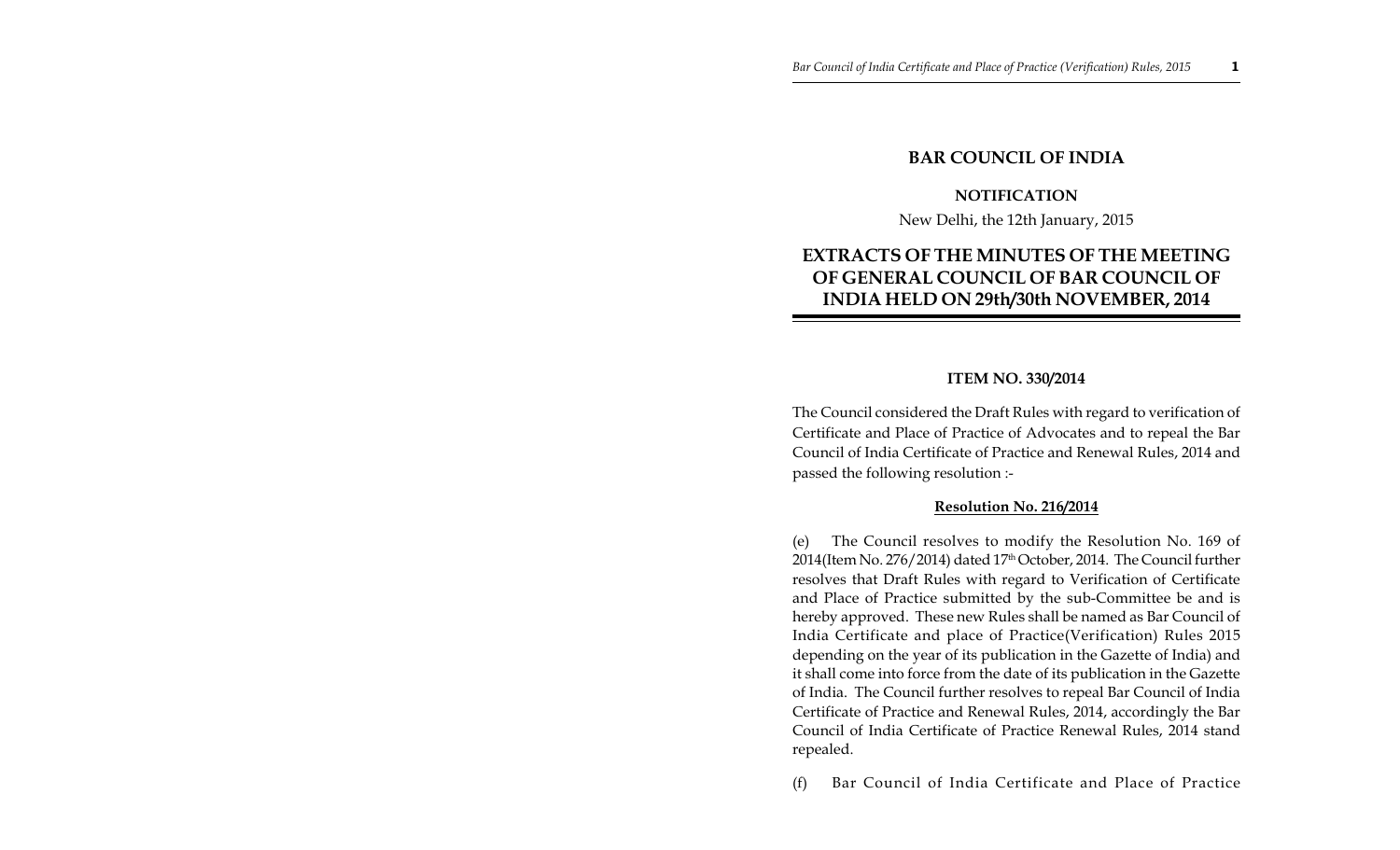(Verification) Rules have been framed in exercise of powers conferred on Bar Council of India by section 49(1)(ag), 49(ah) and 49(i) of the Advocates Act, 1961 and in exercise of powers under Part-V Chapter 1, Rule 1(1) & 2 and Rule 2 of Bar Council of India Rules, Chapter III sub Rule 3, 4 and Part-IX Rule 17,18(h), 20,22,24 of Bar Council of India Rules.

\*\*\*\*\*\*

## **BAR COUNCIL OF INDIA CERTIFICATE AND PLACE OF PRACTICE (VERIFICATION) RULES, 2015**

#### **Statement of objects and reasons**

The legal profession is an Honorable one and it has critical role to play in protecting and promoting the Civil and Constitutional rights of the people. An independent and fearless Bar is vital and crucial for sustaining and promoting a true and healthy democracy. The Bar which is subject to manipulation and influence from extraneous powers, howsoever mighty and esteemed they may be, cannot do justice either to the Legal Profession or to the Rule of Law. Bench and Bar are the two wheels of a chariot and one cannot function without the other. Sadly, this profession has fallen under a cloud.

In the Joint Meeting of the representatives of all State Bar Councils and Bar Council of India, concerns were raised by all that trend of Advocates switching over to other professions/services/business without any information to the State Bar Council has reached alarming proportions. This trend is endangering the legal profession as a whole. It has also made a dent in its sanctity and standards. Names of such advocates continue to be included in the "Roll of advocates" being maintained by the State Bar Councils, notwithstanding the fact that they have left the legal profession or have since died. Though under section 19 of the Advocates Act, the State bar Councils are under legal obligation to send a copy of the Roll of advocates prepared by it under section 17 of the Act and subsequent alterations/additions thereto but practically no state bar Council has observed this mandatory provision of the Act up till now.

Under these circumstances it appears that a definite trend is visible that the control of Bar Associations and of other elected bodies under the Advocates Act is slipping out of the hands of the advocates who practice law. It is also being experienced that after certificate of enrolment is issued to an advocate, practically no communicative and continuing contact survives between him and the Council.

Under the existing state of affairs, All India Bar Examination introduced on the directions/observations of the Supreme Court of India to improve the standard of legal profession has also failed to fully achieve its objective. Advocates enrolled with the State Bar Councils obtain "Provisional Certificate of Practice" (valid for 2 years) and thereafter most of them are practicing Law without caring to appear for All India Bar Examination and to pass it.

Various welfare schemes for advocates have been floated in India both under State Legislations as well as under various welfare schemes framed by different State Bar Councils and by Bar Council of India but benefits there-under are being enjoyed by those also who have left the profession.

There is also an urgent need for laying down some conditions for practicing law in different Courts so as to give due weightage and credence to experience. Before an advocate could practice law in higher Courts, there is need that he is exposed to real court experience in lower Courts/trial Courts. This will help in integrating the whole judicial system from the perspective of the Bar.

Therefore, in order to achieve better and effective administrative and disciplinary control of the local Bar Associations, State Bar Councils and the Bar Council of India over the advocates entered on the Rolls of advocates being maintained by different State Bar Councils under section 22 of the Advocates Act and further in order to weed out advocates who have left practice, the Bar Council of India, in the exercise of powers conferred on it by section 49(1) (ag), 49 (ah) 49(i) of the Advocates Act, 1961 and by all other enabling and residuary powers vested in it, had brought the rules titled " Bar Council of India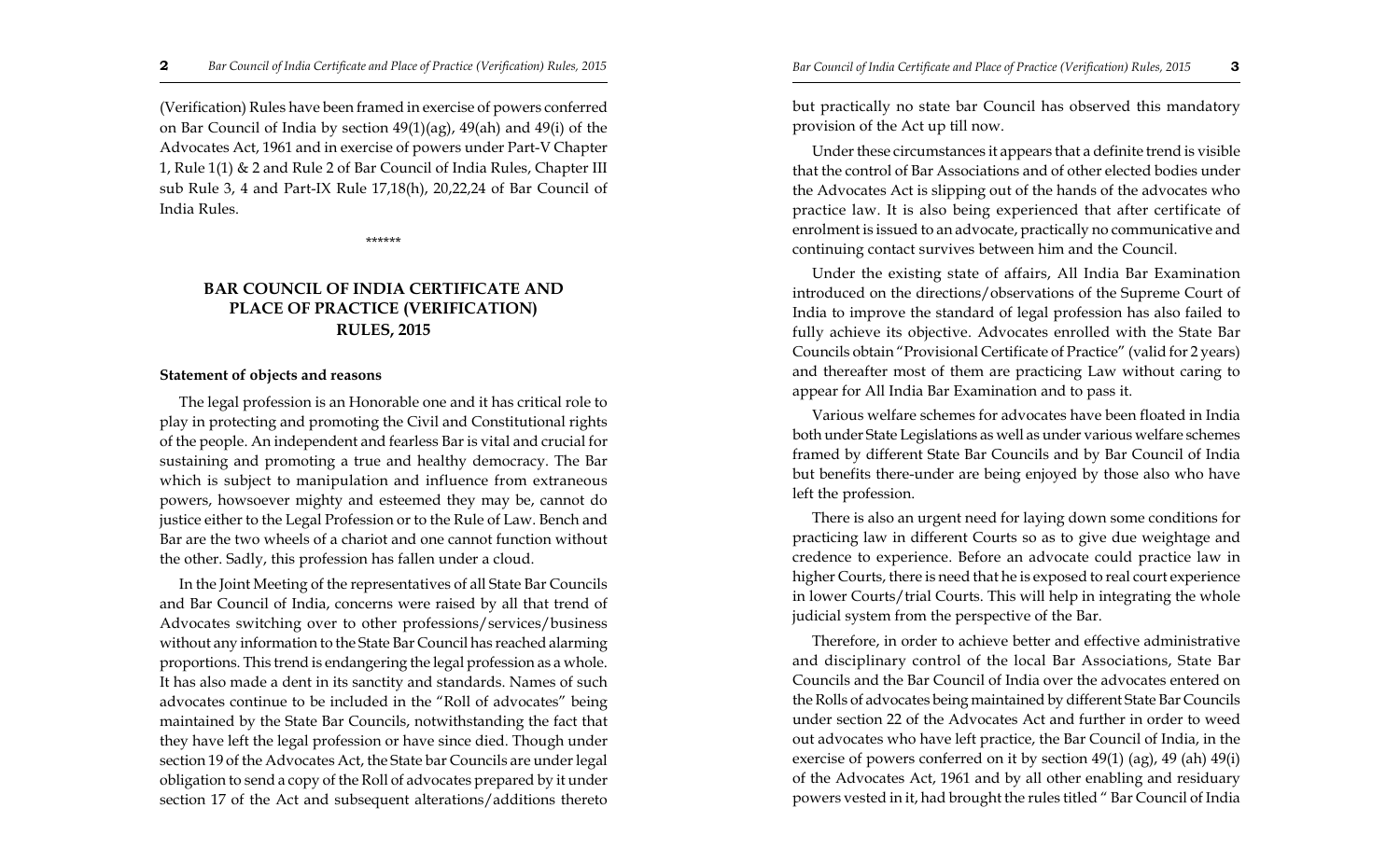Certificate of Practice and Renewal Rules, 2014" for the purposes of carrying into effect the provisions and objectives of the Act:-

But in some of the places, the Advocates raised objection with regard to the word Renewal, though in fact it is not the renewal of enrolment, rather it aimed at periodical verification of the details of an Advocate already enrolled with some State Bar Council. The aim was/is only to verify the place where the Advocate normally practices, the Bar Association of which he is a member (if any), the address/ email id, enrolment number/year, the Institutions from which the Advocate has passed his Graduation and LL.B. The purpose is the maintenance of record of all the Advocates of the country; two passport size photographs of Advocate was/is also required to be furnished to the State Bar Council. The other object was/is also to introduce certain electoral reforms in the Bar Council/Bar Association elections, because in recent past, the Bar Council of India and the State Bar Councils have come across the cases of rigging in the polls and the allegations of bogus voting has now become frequent, since the State Bar Councils and/or majority of Bar Associations of the country have no record of the Advocates who died after enrolment or who joined other jobs, business or professions; the Bar Council of India being the regular of Legal profession and Legal education of the country has, therefore, decided to undertake the detailed verification and then to prepare a Voters' List alongwith recent photographs of the Advocate (Voter). The Council has framed these Rules in the light of the verdict of Hon'ble apex Court in the case of Supreme Court Bar Association. The Bar Council of India has already decided to develop the web-portal for this purpose to have full details of all the Advocates of the country, all the Institutions imparting Legal Education, details of Law students, the Law Teachers and details of all the Bar Associations. The detailed information and photograph is necessary for that purpose also. Furthermore, since some of the Bar Associations have raised baseless objection with regard to the sum of Rs. 500/- as Practice Fee (as per them it is a heavy amount); the major portion (about Rs.400/-) of this Rs. 400/- was aimed (in 2014 Rules) for providing welfare schemes (like Insurance for Advocates and their family members and improvement of infrastructure and Library of

Bar Associations, Pensions etc.) But due to objection, now the Council has resolved to segregate this amount of Rs. 400/- for welfare-schemes from the process fee of verification. Now only Rs.100/- is to be charged from the Advocates as Process fee and rest of Rs. 400/- would be optional not mandatory, depending upon the decision of concerned State Bar Council and the concerned Advocate. Even from this process fee of Rs. 100/-, besides the expenditure incurred for undertaking the work of verification, the State Bar Council, Bar Associations and Bar Council of India are required to spend the rest of the amount for the improvement of infrastructures of Associations only. State Bar Councils shall be required to open and maintain a separate Bank Account for this purpose which would be audited every year. The report of Audit shall be sent to Bar Council of India and the Bar Association soon after the submission of report.

The Bar Council of India has also come to know that a number of fake (farzi) persons (without any Law Degree or enrolment certificate) are indulged in Legal practice and are cheating the Litigants, courts and other stake-holders; and neither the Bar Associations nor the concerned State Bar Councils have any control over such fake persons. Shockingly, it has come to the notice of the Council that at some places, the office-bearers of Bar Associations or some vote-seekers knowingly make such people members and voters of their Associations with a motive to get their votes in the elections of Bar Associations or Bar Councils. Similarly, many persons, after getting enrolled as Advocates in any State Bar Council, get involve in Property-Dealings, contract or switch over to some other business, profession or job and have no more concern with the Legal profession. Such "non-practicing Advocates" are sometimes being used by some of the office-bearers/ candidates for elections of Bar Associations or Bar Councils (only for their votes). But in fact, the Council has realized that such practice is degrading the standard of Legal profession, and this mal-practice has to be stopped.

Few of the office-bearers/representatives of some of the Bar Associations had raised unnecessary objections and protests to these reformative steps. Such protests were/are only to serve their vested interests. Bar Council of India has to maintain the dignity and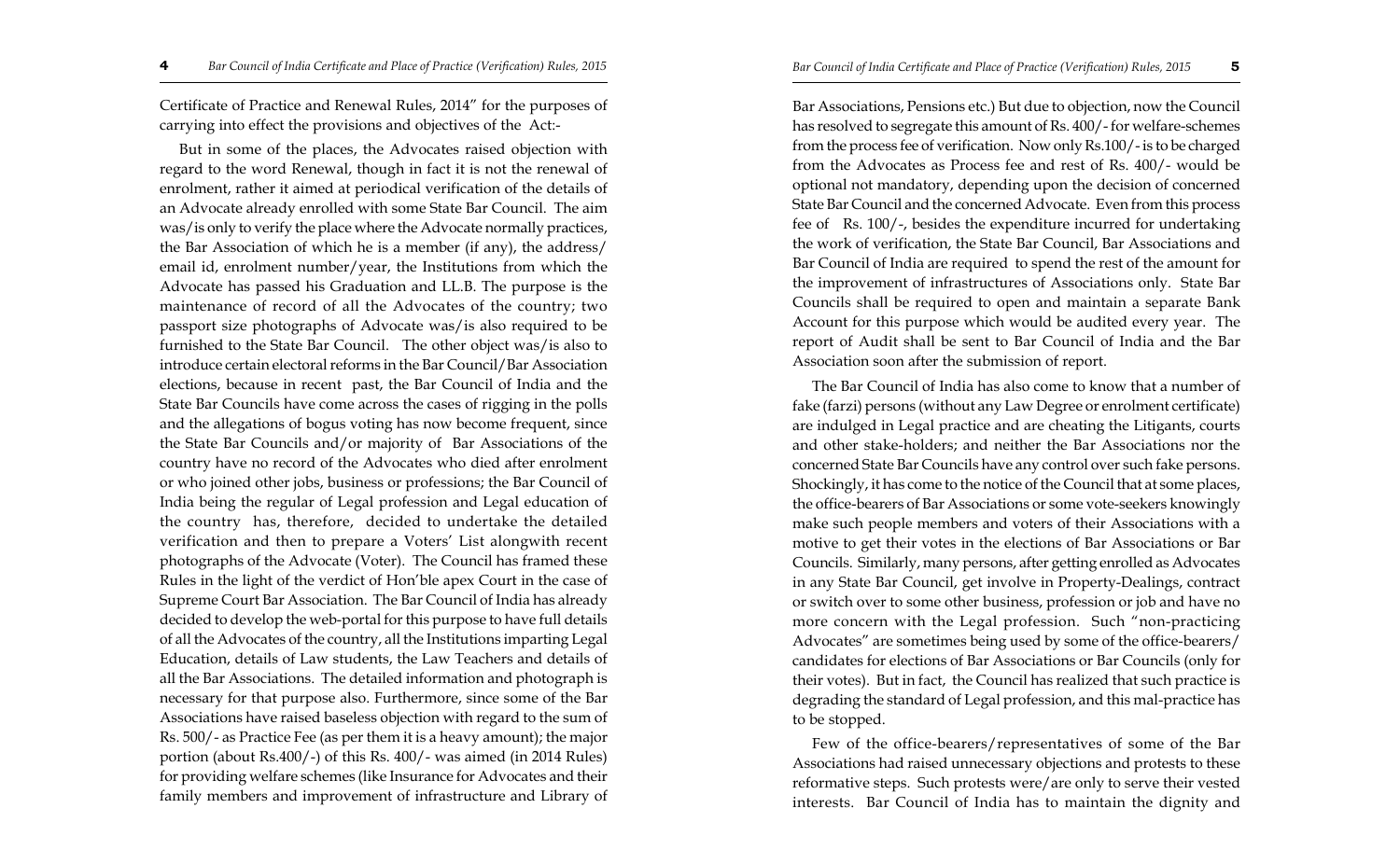standard of Legal profession, we shall have to oust fake people from the court-campus and we shall have to identify the "non-practicing Advocates", (who are involved in other job, business or profession). We are to ensure that such Advocates do not involve in deciding the fate of our Associations and the Bar Councils; And such Advocates are not allowed to get any benefit of welfare schemes or to practice Legal profession so long they are in any other business, job or profession.

It is due to these reasons, the Council has decided to make provisions for identification of such fake persons and non-practicing Advocates. And the Council has also felt it necessary to discourage those Advocates who raise unnecessary protests with an intent to keep and protect the fake and/or non-Practicing Advocates with an object to get their votes. Therefore, the Council has resolved to make suitable provisions in these Rules so that if any Advocate is found to be indulged in making deliberate effort to -

- (i) Protect fake people practicing legal profession illegally
- (ii) to create any hurdle in identification of "non-Practicing Advocates" and
- (iii) create any objection in verification of the certificate of practice, credentials, place of Practice and details of Advocates, such Advocates would be debarred from contesting any election of Bar Association or Bar Council for a period of three years from the date of order to this effect.

Under the circumstances and for the abovementioned reasons, the Council has resolved to repeal the "Bar Council of India Certificate of Practice and Renewal Rules 2014" and has made and passed the new " Bar Council of India Certificate and place of Practice (Verification) Rules 2015", and has decided to implement it.

## CHAPTER I

## **PRELIMINARY**

#### **1. Short Title**

These Rules shall be called as the "Certificate and place of Practice (Verification) Rules, 2015".

#### **2. Extent**

These rules will be applicable to all the advocates whose names appear on the State Rolls being maintained by the State Bar Councils under section 17 of the Advocates Act, 1961.

#### **3. Date of commencement**

These rules, except Rule 7 of Chapter III, shall come into force at once from the date of publication of these Rules in the Gazette of India. Rule 7 of Chapter III shall come into force on such date as the Bar Council of India may, by notification in the Gazette of India, appoint in this behalf.

#### **4. Definitions**

- **(**a) **Act** means the Advocates Act, 1961.
- Advocate means an advocate whose name is entered in the Roll of advocates being maintained by the State Bar Councils under section 17 of the Advocates Act, 1961.
- (c) **Certificate of Enrolment** means the certificate of enrollment held by an advocate issued under section 22 of the Advocates Act, 1961.
- (d) **Certificate of Practice** in relation to an advocate having obtained graduate degree in law before the academic year 2010 enrolled on the roll of Advocates shall mean Certificate of Practice issued under Rule 13 and in relation to an advocate graduating in law in academic year 2009-2010 (1<sup>st</sup> July, 2009 to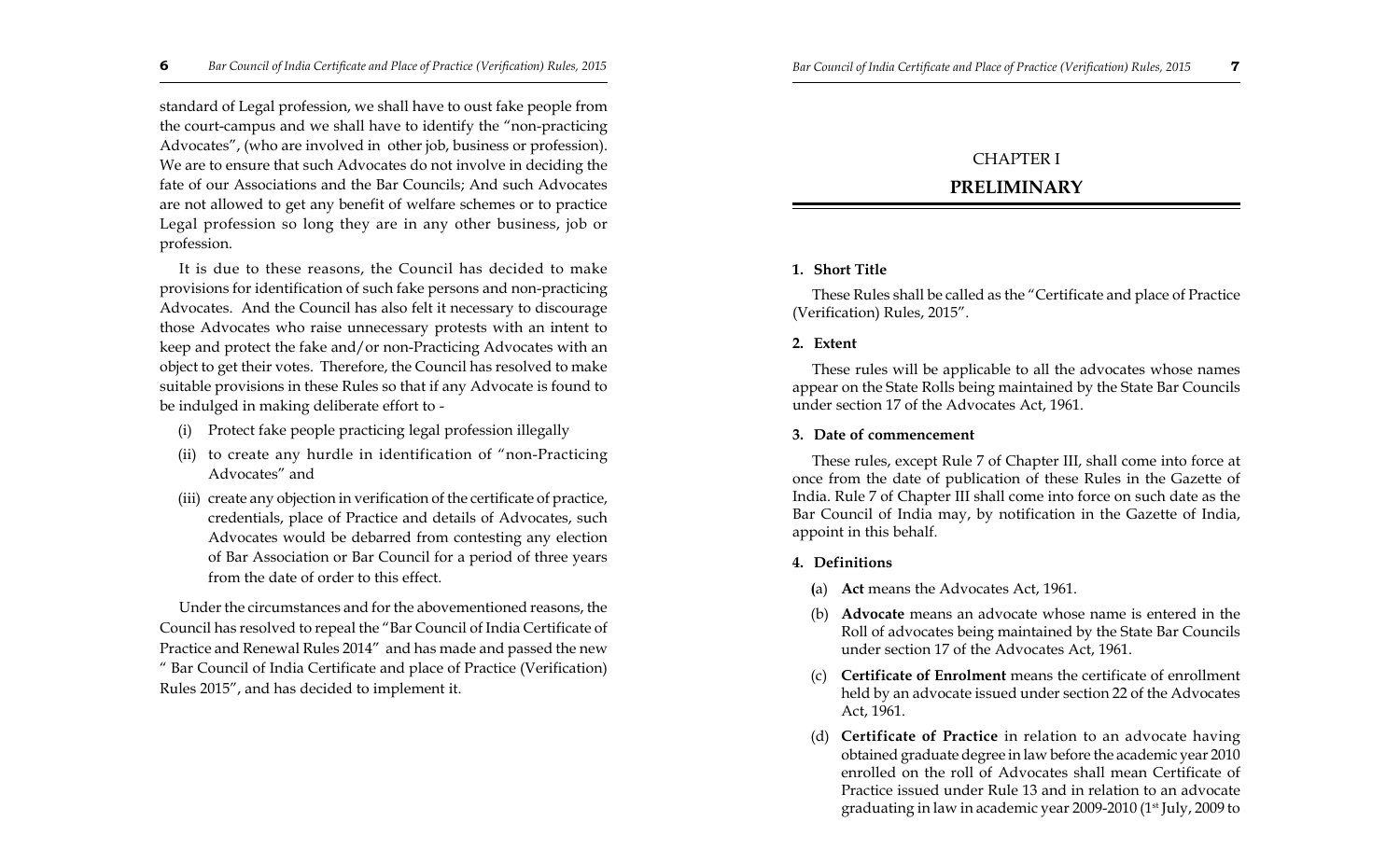30<sup>th</sup> June, 2010) and thereafter, enrolled on or after 12<sup>th</sup> Day of June, 2010, Certificate of Practice means the "Certificate of Practice" issued under All India Bar Examination Rules or under Rule 13 of these Rules or the enrolment certificate issued by the State Bar Council.

- (e) **State Bar Council** means the State Bar Councils as defined under section 3 (1) (a) of the Advocates Act, 1961.
- (f) **Verification/process fee** means the amount/s payable under these rules as fee and amount for processing of Application and its verification. This amount may be varied by the Bar Council of India from time to time and on such variation, the varied amount shall mean the fee.
- (g) **Bar Association** of a given area/town/city means an area/ territory and court work based association of advocates**,** weather registered under the Societies Registration Act (Act No. XXI of 1860) or not having its area/territory defined in terms of the whole or part of the territorial jurisdiction of Courts/Tribunals/Persons or any other Authorities legally competent to take evidence before which its members ordinarily practice law and it includes Bar Association exclusively dealing in specific fields of law viz. Income Tax, Corporate law, Central/State Excise Law etc. in relation to the authorities/tribunals/boards etc. there-under.
- (h) **"Roll of advocates"** means "roll" as defined in the Advocates Act.
- (i) **"Administrative Committee"** shall mean a committee comprising of three members of the State Council, constituted by the State Bar Council by way of election, for discharging such functions and duties as are entrusted to it under these Rules. There may be more than one such Committee depending upon the work load of a particular State Bar Council.
- (j) **An non-practicing advocate** means an Advocate enrolled with any State Bar Council, but is not in actual practice of Law and is engaged in some other public or private job, business, contract etc. not related to Legal profession: and who has been so declared under Rule 13 and Rule 20.2 of these Rules and whose name stands published under Rule 20.4. 1. 1. Substituted vide Resolution No. 119/2015 dated 6/6/2015.
- (k) **Fake Person** is a person who is involved in practicing in Courts of Law/Tribunals or other Legal forums without having a valid Degree in Law (without any enrolment in any State Bar Council) and use to appear in such Courts, Tribunals or Forums illegally posing him as an Advocate.
- All terms and phrases used in these rules shall have the same meaning as they have under the Advocates Act, 1961, unless the context in which such words and phrases are used, expressly suggest to the contrary.

## **5. Necessity of "Certificate of Practice"**

An advocate shall not be entitled to practice law unless he holds a valid and verified certificate of practice issued either under All India Bar Examination Rules or under these Rules.

This disability to practice law would come into force only when the name/names of such advocate/s is/are published under Rule 20.4.

## **<sup>1</sup>5(a) Exemption of certain categories of Advocates**

However, the senior Advocates designated under Section 16 of the Advocates Act and Advocates on Record of Supreme Court of India are requested to fill Form E for Senior Advocates and Form F(new) for Advocates on Records. They shall also be required to send two passport size photographs alongwith duly filled up forms of their respective Bar Associations or the concerned State Bar Council, so that their names could be included in electoral roll of State Bar Council. The senior Advocates shall be required to deposit a sum of Rs. 500/ and the AORs shall deposit the fee to be decided by their respective Sate Bar Councils. All the State Bar Councils shall be required to inform the Supreme Court Bar Association and the AOR Association of Supreme Court about the fee for verification of Certificate of Practice fixed by them forthwith.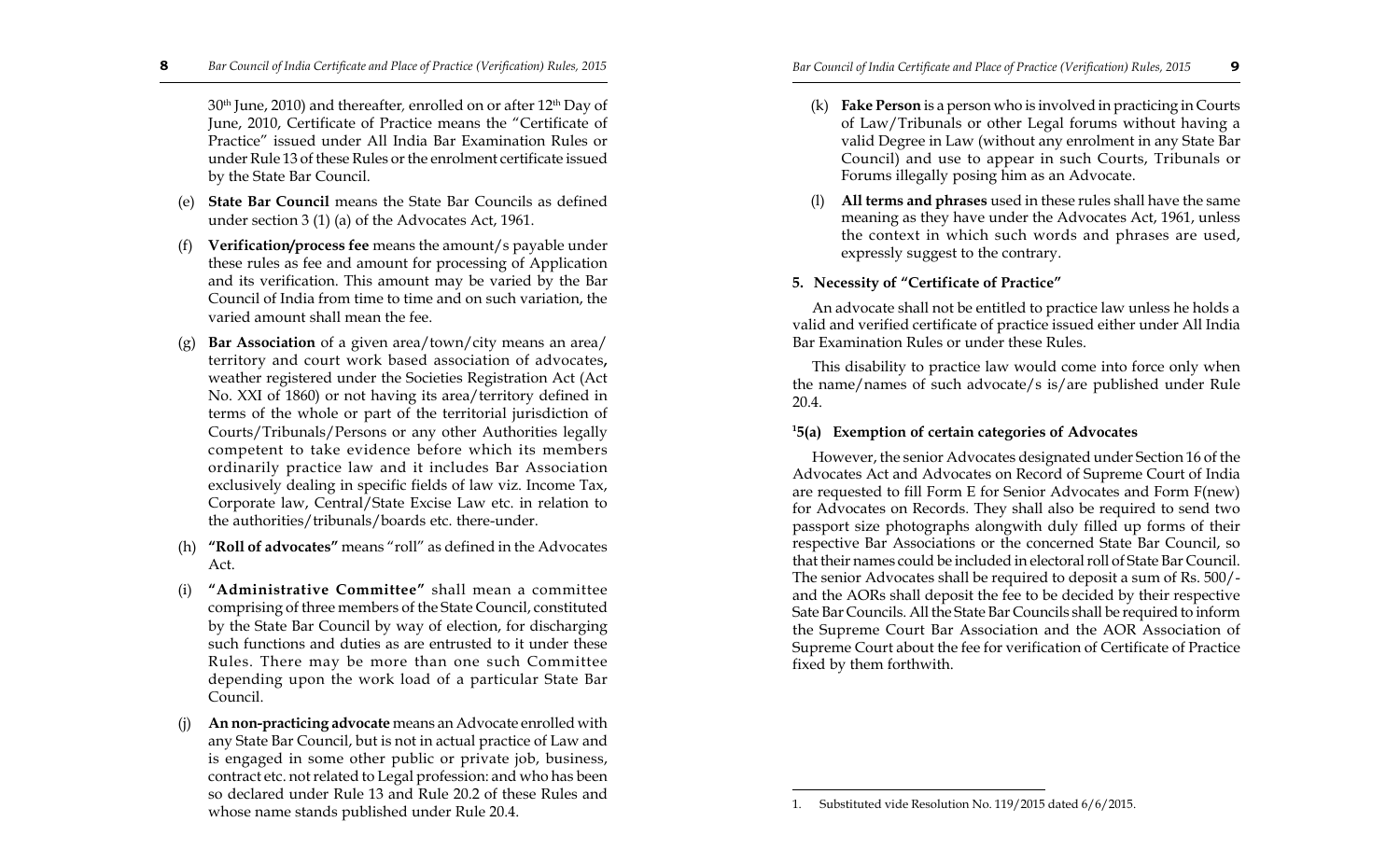## CHAPTER II **LOCAL BAR ASSOCIATIONS**

#### **6. Advocate to be a member of the Bar Association where he/she normally practices law**

*6.1* An advocate, after having obtained a Certificate of Enrollment under section 22 of the Advocates Act, 1961, is required to get himself registered as a member of the Bar Association where he ordinarily practices law or intends to practice law. And if any Advocate does not intend to be a member of any Bar Association duly recognized by concerned State Bar Council, then he shall be required to intimate the same to the State Bar Council and he shall have to explain as to how shall he be getting the benefits of any welfare scheme floated by the State Bar Council or the Local Bar Association. The decision of State Bar Council shall be final in this regard.

*6.2* In case an advocate leaves one Bar Association and joins another by reason of change of place of practice or by reason of change of field of law, he/she shall intimate such change with all the relevant particulars to the State Bar Council, of which he is a member.

Such fact of leaving as well as of joining shall be independently intimated to the aforesaid said Bar Council within a period of one month.

*6.3* Bar Associations to apply to the respective Bar Council within whose jurisdiction they are located, for being recognized under these rules. Recognition shall be accorded to such a Bar Association only which falls within the definition of Bar Association as defined in these rules.

## CHAPTER III

*7.1* If it comes to the notice of the Council through any source that any office-bearer of any Bar Association or any Advocate is involved in making unnecessary, baseless and deliberate protests/ objections in the process of identification of fake persons (involved in Legal profession) or in the identification of non-practicing Advocates (who are doing some other job, business etc.) and/or making any attempt to mislead the Advocates of his Association or State by making irresponsible statements with ill motive to create hurdle in implementation of these reformative Rules, a Tribunal constituted by the Bar Council of India and the State Bar Council may pass an order debarring such Advocate or office-bearer from contesting the elections of Bar Association/State Bar Council for a period of three years from the date of passing of such order.

*7.2* Any such order be passed only by a Tribunal consisting of one former Judge of any High Court (nominated by Bar Council of India) one senior Advocate and one Senior Member of State Bar Council (nominated by the Chairman and the Vice-Chairman of that Bar Council.) Hon'ble Former Judge of High Court shall be the Presiding Officer of the Tribunal and no adverse order can be passed by such Tribunal unless the concerned office-bearer/Advocate is given an opportunity of hearing. The decision of majority will prevail in such decision. The Tribunal shall have power to pass interim orders also.

The State Bar Council or Bar Council of India may refer the matters to such Tribunals and the Tribunal shall dispose of the matters expeditiously. There shall be a separate Tribunal for each State Bar Council.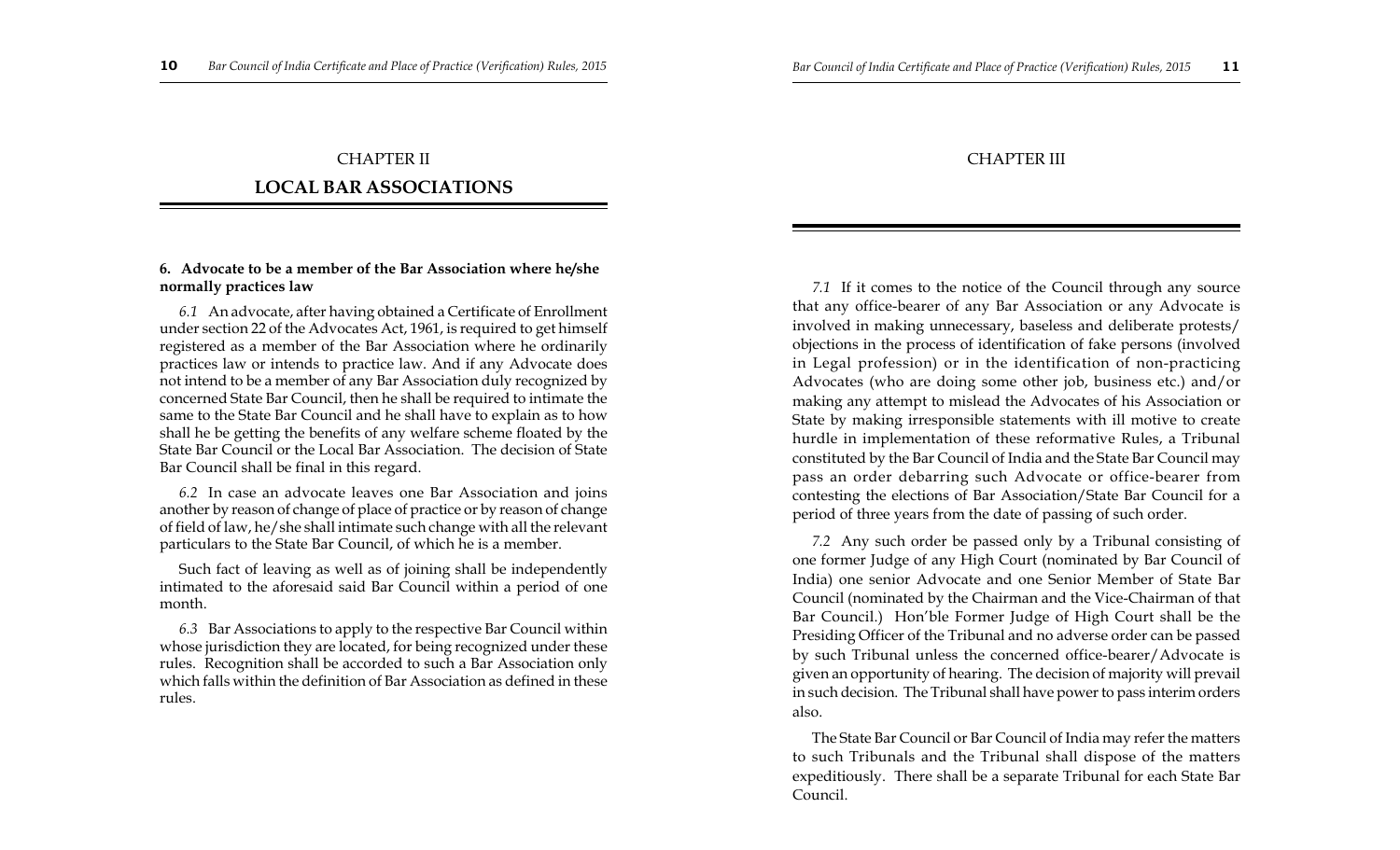*7.3* An Appeal/Revision shall lie before the Bar Council of India against any order passed by the said Tribunal, if preferred within a period of 60 days from the date of order: However, the Council shall have the power to condone the delay in filing such Appeal/Revision beyond 60 days, if sufficient cause is shown by the appellant/ petitioner.

## CHAPTER IV

## **APPLICATIONS/ORDERS/OBJECTION PETITION WITH RESPECT TO GRANT/VEFIFICATION OF CERTIFICATE AND PLACE OF PRACTICE**

#### **8. Application for verification of "Certificate to practice and place of Practice" by advocates enrolled on or before June 12, 2010:**

*8.1* An advocate graduating in law in academic year 2009-2010(1st July, 2009 to 30<sup>th</sup> June, 2010) and thereafter, enrolled on the "Roll of Advocates" on or after June 12, 2010, is required to apply for issuance of "Certificate of Practice" under All India Bar Examination Rules, 2010 and for verification of such "Certificate of Practice" from the State Bar Council in which he/she is enrolled as an advocate under Rule 9.

*8.2* An advocate having obtained graduate degree in law before the academic year 2010 enrolled on the "Roll of Advocates", is required to apply for verification of "Certificate of Practice and place of practice" from the State Bar Council in which he/she is enrolled as an advocate under this rule within a period of 6 months of the enforcement of these Rules/date of enrolment.

*8.3* Every application for issuance of verified Certificate of Practice shall be submitted in the prescribed format as given in **Form A** Column I and Column II annexed with these Rules disclosing all the necessary informations as required there under to the State Bar Council, with which he/she is enrolled.

*8.4* Every such application shall be accompanied by the following documents, certificates, declaration, fee etc: -

- i. Verification fee/process fee in the sum of Rs.100/- (rupees one hundred only) by way of Bank Drafts/Account payee bank cheque or cash in the name of :
	- a. Secretary State Bar Council, with which the applicant is enrolled (or it may be paid in cash also);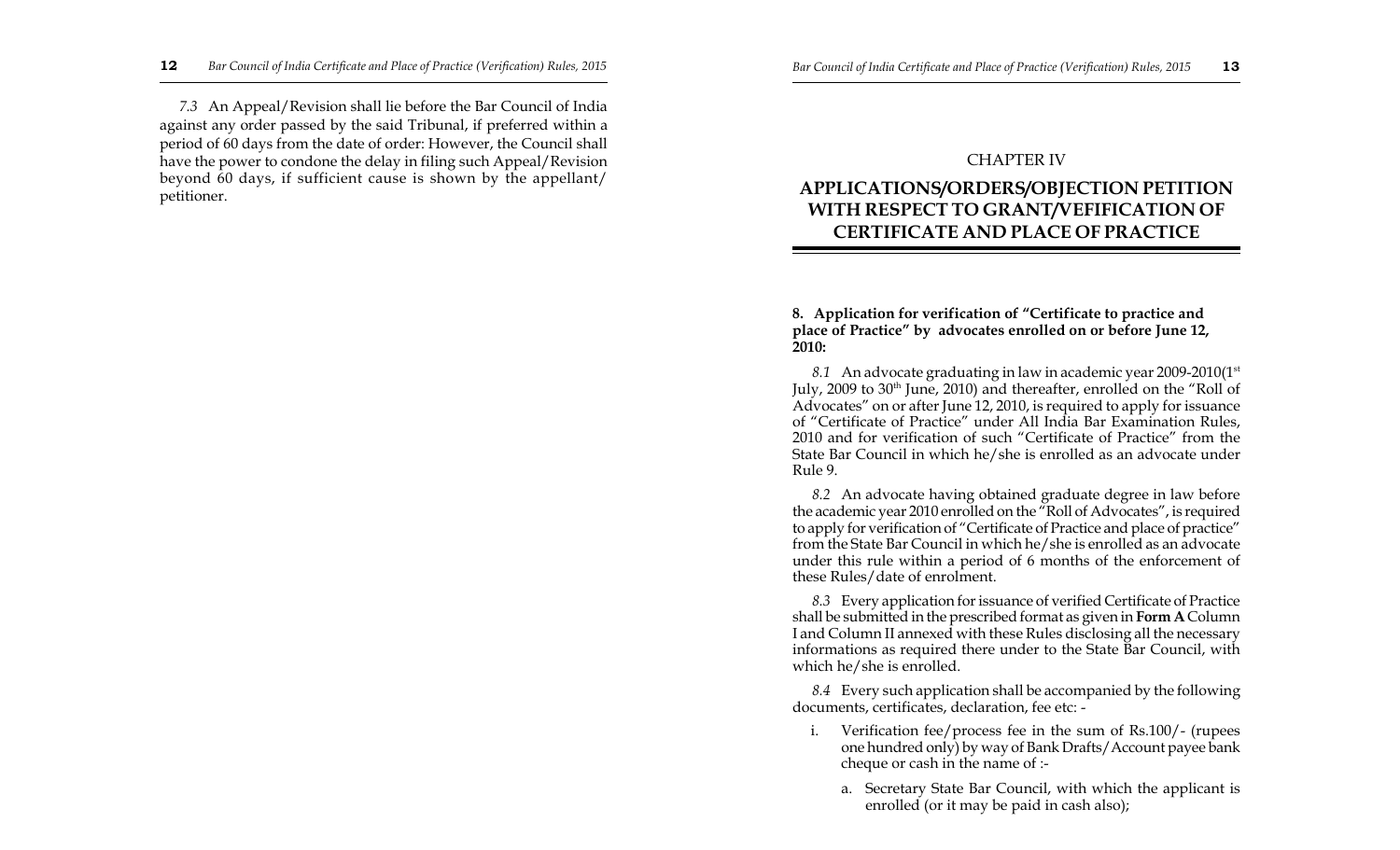Out of this Rs. 100/-, the Secretary, State Bar Council shall send a sum of Rs. 20/- to the concerned Bar Association and Rs. 30/- to Bar Council of India, rest Rs. 50/- is to be kept in the Account of State Bar Council.

- ii. A declaration in the prescribed format as given in Column II of **Form 'A'** annexed with these Rules;
- iii. Two passport size photographs duty attested by the President/ Secretary of the Bar Association or by any other office bearer of the Association who is duly authorized for this purpose by the Bar Association, of which the applicant is a member, or by a member of the State Bar Council duly authorized by the State Bar Council or Bar Council of India ;
- iv. Certificate in **Form A Column III** issued by the President/ Secretary or by any other office bearer of the Association, who is duly authorized for this purpose by the Bar Association/ to the effect that the applicant advocate is a bona fide member of the concerned Bar Association and that he has not left law practice OR By any member of State Bar Council duly authorized by State Bar Council or by the Bar Council of India.

In case, the applicant has been a member of different Bar Associations at different times since the issuance of certificate of enrolment under section 22 of the Advocates Act, 1961, such certificates may be obtained from the Presidents/Secretaries of the different Bar Associations, of which the applicant remained a member, at different times.

In case, the certificate of enrolment under section 22 of the Advocates Act, 1961 was granted more than five (5) years prior to the date of application, such certificate/certificates needs to be confined only to a period of five (5) years.

Provided that in case it is established at any stage that any such Authority has deliberately issued a certificate in Column III of FORM 'A' even after knowing that the Advocate is not in practice, the State Bar Council will be at Liberty to take appropriate action against such Authority issuing such certificate.

**<sup>2</sup>**v. However, the State Bar Councils would be at liberty to make any change in the Verification/process fee as per their own requirements and necessities. But any such change shall be required to be approved by the Bar Council of India.

*8.5* That the aforesaid application may be filed by the applicant along with all the aforesaid documents either by hand in the Office of the State Bar Council against proper receipt or send to the Secretary under registered post or through the Bar Association, of which he/ she is a member.

### **9. Application for Verification of Certificate of Practice issued by State Bar Council**

*9.1* The Certificate of Practice issued to an advocate under Rule 13 of these Rules or under All India Bar Examination Rules and Verification thereof, shall be valid for a period of five years (5) years only and is liable to be verified every five (5) years by filing an application for verification in advance within a period of six (6) months, before the validity period of "Certificate of Practice" or of its verification, expires.

*9.2.* All such applications for verification shall be filed in the format as given in **Form A** annexed with these Rules and it shall be accompanied by such documents, certificates, declaration, fee etc as are mentioned in clauses (i), (ii) and (iv) of Rule 8.4 and the same may be submitted as per Rule 8.5.

## **10. Delayed application with late fee**

That all the applications for verification of "Certificate of Practice" filed after the time fixed by rule 8/rule 9.1 of these Rules shall not be received by the Office/Secretary unless it is accompanied by late fee in the sum of Rs.100/- (one hundred only) and such late applications would be entertained only for a period of six (6) months.

## **11. Delayed application for verification with penalty clause**

That all applications for verification of certificate of practice filed after the period fixed under rule 10 shall not be received and processed by the Office/Secretary unless it is accompanied by a penalty fee of Rs. 50/- (rupees fifty only) per month reckoned from the last date on which such an application ought to have been made under Rule 10 of these Rules but such late application with penalty clause attached thereto would be entertained only for a period of six (6) months.

## **12.Incomplete and faulty applications**

That in case, the applications so received, are found to be incomplete/faulty, the Office of State Bar Council shall intimate the

<sup>2.</sup> Inserted vide Resolution No. 119/2015 dated 6/6/2015.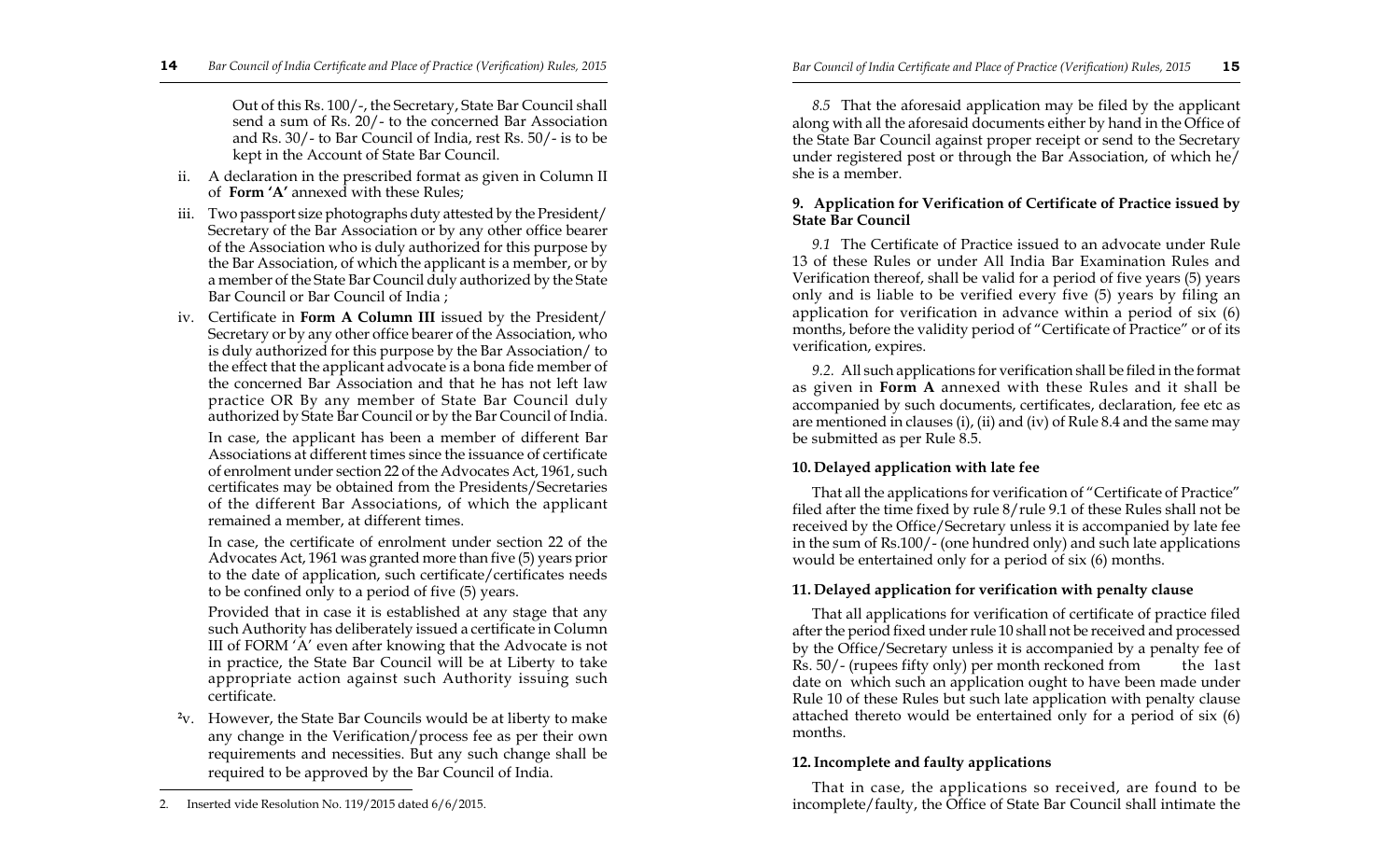concerned advocate of such shortcomings/defects by issuing letter under registered Post and such applications shall be processed further by the Office on removal of such shortcomings/defects.

The time taken to remove such shortcomings/defects by the concerned applicant may be counted towards late fee payable by the concerned advocate at the rate of Rs.1, 00/- per month unless it is waived by the Chairman/Vice-Chairman of the State Bar Council in case sufficient cause is shown for such delay.

#### **13. Order on the application for verification of Certificate of Practice**

That every application for verification of certificate of practice and place of practice received shall be scrutinized by the Office within a period of one month from the date of its receipt and if found in order, it shall be placed along with the personal file of the applicant before the Administrative Committee, for passing the requisite order allowing or dismissing the application.

Such application is liable to be dismissed only in case it is found that the advocate has left law practice and that he/she has no bona fide intent and interest in continuing it in future also and such an advocate shall be treated as a non-practicing advocate under these Rules.

No adverse order can be passed under this rule unless a reasonable opportunity of being heard is afforded to the applicant.

#### **14. Objection Petition**

*14.1* An advocate or any person may file an objection petition before the State Bar Council seeking to add the name/names of an advocate/ advocates in the List of Non-Practicing Advocates on the ground that such an advocate has left law practice and that he/she has no bona fide intent and interest in continuing it in future also.

*14.2* Rule A. I (1) and rule A. I (2) of Chapter I of Part VII of the Bar Council of India Rules relating to complaints under section 35 of the Advocates Act shall, mutatis mutandis, apply to these objection petitions except that such objection petition shall be accompanied by a security amount of Rs.1, 000/- and not such fee as is prescribed in the aforesaid Rules relating to complaints under section 35 of the Advocate Act.

facie case in favor of the applicant; it shall refer it for decision to its Administrative Committee.

*14.4* That the "Administrative Committee" of the State Bar Council shall decide and dispose of such an objection petition along with application for issuance/verification of Certificate of Practice of the concerned advocate, if any. But if no such proceedings are pending, such objection petition shall be decided independently.

Such procedure as is applicable to complaints under section 35 of the Advocates Act shall apply, mutatis mutandis, to proceedings under this rule.

*14.5* That in case the complaint is found to be vexatious, frivolous and mala fide, the security amount deposited with the objection petition shall be forfeited to the State Bar Council.

*14.6* The "Administrative Committee" shall be required to decide the objection petitions within a period of 15 days from the date of objection.

**Explanation:** An Advocate shall be deemed to be in practice, if he is able to establish that he has appeared in any Court of law or has filed Vakalatnama even in one case before any Court of Law/other forum in a year before these Rules came into force.

**<sup>3</sup>Explanation:** However, the Advocates doing chamber practices, or engaged with some Law Firms who are unable to file Vakalatnamas in any court or forum shall also be entitled to apply for verification of their certificates and place of practice. They shall be required to file an affidavit stating that they are doing Legal practice and shall have to furnish at least proof of this effect. Those who are engaged in any registered law firm shall be required to obtain a certificate from the Law Firm and submit it alongwith their application form.

*<sup>14.3</sup>* That in case the State Bar Council finds that there is a prima 3. Inserted by Resolution No. 119/2015 dated 6/6/2015.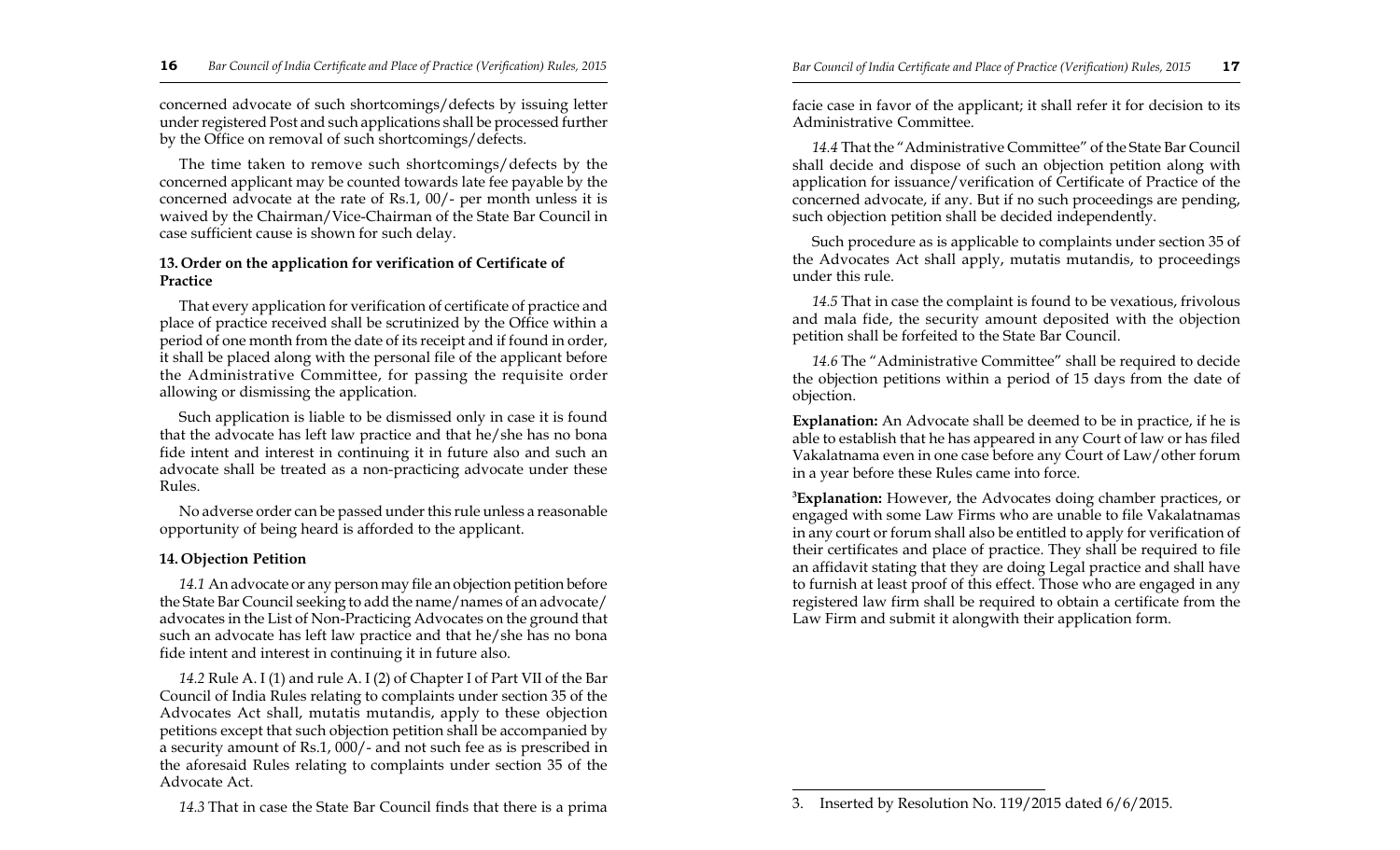## CHAPTER V

## **FOLLOW UP ACTION**

### **15. Follow up action of order passed under rule 13**

*15.1* That immediately after the application for verification of Certificate of Practice is allowed under Rule 13 of these Rules; the Office of the State Bar Council shall prepare the verified Certificate in FORM 'B' in duplicate duly signed by the Chairman of the State Bar Council and in his absence by the Vice chairman of the State Bar Council or by such other member of the State Bar Council who is specifically authorized for the said purpose by the State Bar Council.

*15.2* That one copy of such verified Certificate of Practice shall be dispatched to the advocate concerned under registered Post AD without any delay and the other copy shall be kept in the personal file of the advocate. The State Bar Council shall also make rules and issue an Identity card of such Advocates containing their photographs, which I-card shall be valid for a period of 5 years from the date of issuance and it shall be required to be produced at the time of voting election of State Bar Council or Bar Association.

*15.3* That the State Bar Council shall maintain a separate Dispatch Register containing all the details as to the particulars of issuance/ verification of the certificate of practice, original certificate of enrolment and full particulars of the advocate as to age, date of birth, address, email id etc..

This Register shall be maintained year wise in such manner as may be prescribed by the State Council.

*15.4* Every State Bar Council shall send to the Bar Council of India an authenticated soft copy of the record maintained by it under Rule 15.3 every year.

## CHAPTER VI **CONSEQUENCES OF ORDER U/R 13 AND OF FAILURE TO MAKE APPLICATIONS**

#### **16. Consequence of dismissal of application under Rule 13**

In the event of dismissal of application under Rule 13, such consequences as are laid down by Rule 20.4 would follow.

### **17. Consequences of failure to make application as stipulated by Rule 7 to 11**

That in case an advocate fails to make an application for verification of Certificate of Practice within such period/extended periods as provided for under Rules 8 to 11 and in case he fails to remove the shortcomings/defects in his application despite intimation under Rule 12 for a period of 6 months, it shall, prima facie, be presumed that the such an advocate has left law practice and that he/she has no bona fide intent and interest in continuing it in future also.

### **18. Follow up action against advocates who fail to respond and fall within the ambit of Rule 17 and publication of "list of defaulting advocates")**

*18.1* That the Office of the State Bar Council shall prepare a list of such defaulting advocate/advocates who has/have failed to apply for issuance/verification of Certificate of Practice within such period/ extended period as provided for by these Rules or have failed to remove shortcomings/defects in their applications despite intimation within the stipulated period of 6 months.

This list may be titled as the **"List of the Defaulting Advocates"**.

*18.2* All such advocates whose name/names have been included in the list of "defaulting advocates" shall be given due notice of the fact that their name/names stood included in the above list and further notice of this list shall also be given in the following manner: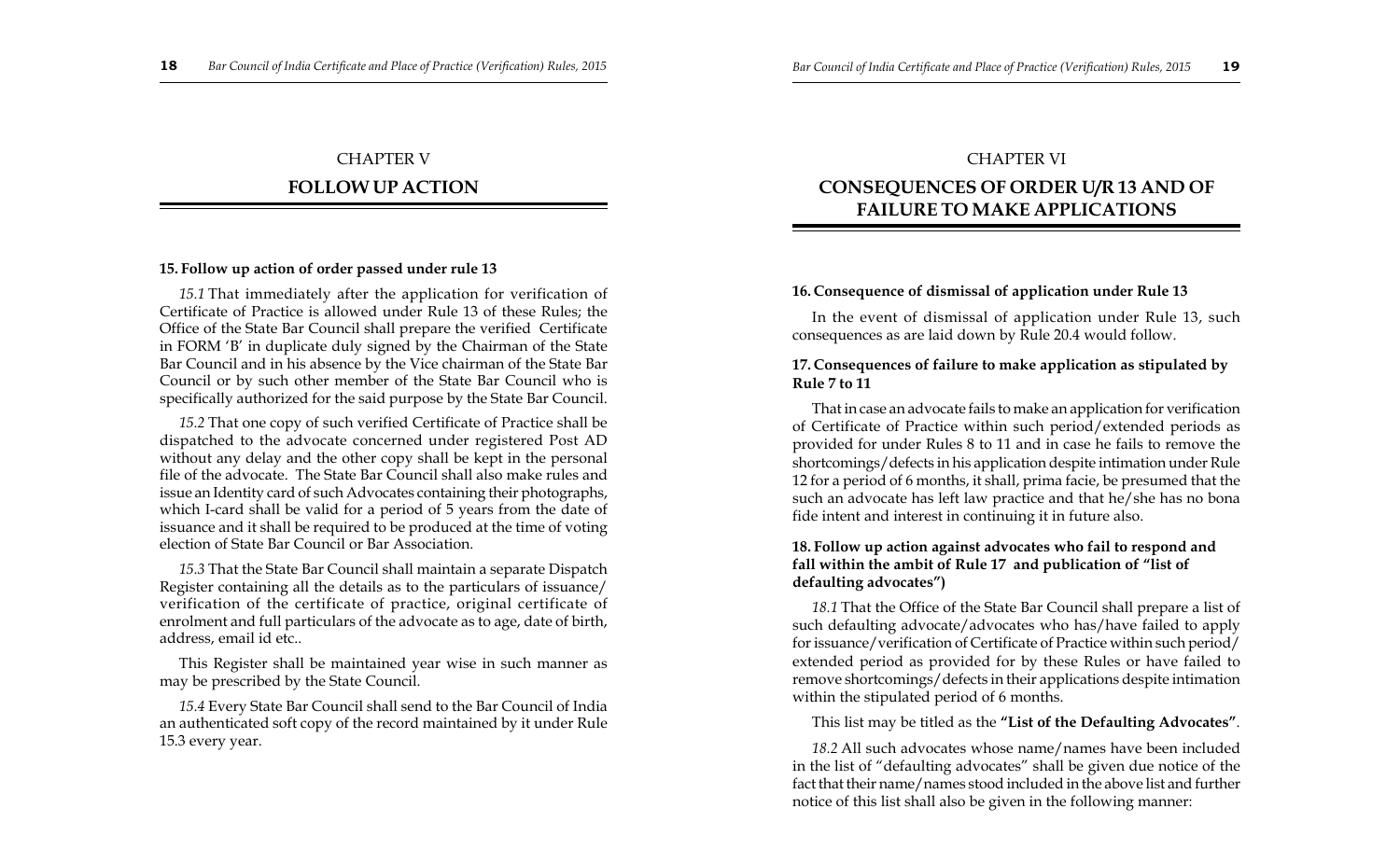- i. One copy of such List shall be displayed outside the Office of the Bar Council;
- ii. Copies of such list shall also be sent to such District/Tauka Bar Association/s to which such advocate/advocates belong as per the address last disclosed by him/her and also to the concerned High Court/Supreme Court Bar Association;
- **iii. A letter of intimation** that his/her name stands included in such list shall also be sent to the defaulting advocate at the address last disclosed by him/her under registered Post.
- iv. This List shall also be **published** by the State Bar Council as per law.

## **19. Late Applications after publication under Rule 18**

If an application for issuance/verification of Certificate of Practice is received by the State Bar Council within a period of 6 months **of the publication** of the aforesaid list of defaulting advocates under Clause (iv) of Rule 18, it shall be accompanied by such late fee and penalties as are specified by rules 10 to 12 of these Rules.

All such applications shall be processed by the Office as per the procedure laid down by rule 10 to 12 and thereafter order on such applications shall be obtained under rule 13 and such order shall be given effect to as per these rules.

## **20. Consequences of failure to respond and publication of "list of non-practicing advocates**

*20.1* That if no application for issuance/verification of Certificate of Practice is made under these rules or if an application is filed but defects are not removed as per Rule 17, it shall be presumed for the purposes of these rules that such an advocate has left law practice and that he/she has no bona fide intent and interest in continuing it in future also.

*20.2* That on the expiry of a period of 6 months of the publication of such "List of Defaulting Advocates", the State Bar Council shall pass an order directing that the name/names of such advocate/ advocates appearing "List of the Defaulting Advocates" be put in the list of "Non-Practicing Advocates"**.**

*20.3* That due notice of the list of "Non-Practicing Advocates" shall

be given to the followings:-

- i. One copy of such List shall be sent to the Bar Council of India and to all other State Bar Councils.
- ii. One copy of this list shall be sent to all the Courts situated within the territorial limits of the State Bar Council and also to the concerned High Court. Once copy shall be sent to Supreme Court of India also.
- iii. Copies of such list shall also be sent to such District Bar Association/s to which such advocate/advocates belong as per the address lat disclosed by him/her and also to the concerned High Court/Supreme Court Bar Association;

*20.4* The List of Non-Practicing advocates and name/names of advocates whose application for issuance/verification of certificate of practice stands dismissed under Rule 13 shall also be **published** by the State Bar Council as per law after such list/name/names is/ are approved by the Bar Council of India.

List of such non-practicing Advocates is to be furnished by the concerned State Bar Council to Registrar of Supreme Court of India, Registrar of all the High Courts, Subordinate courts of the States, Bar Association of Supreme Court of India and Bar Associations of all the High Courts and Subordinate Courts.

## **21. Non-practicing advocates as included in the list of "nonpracticing advocates" not entitled to practice law and to other privileges and rights**

*21.1* From the date of publication of the aforesaid list of nonpracticing advocates, all such advocate/s whose name/names has/ have been included in the aforesaid list, shall not be entitled to appear in any Court of Law, before any Tribunal or person legally authorized to take evidence and before any other authority or person before whom such advocate is by or under any law for the time being in force entitled to practice, notwithstanding the fact that name/names of such advocates is/are entered in the State Roll and that he is holding certificate of enrolment under section 22 of the Advocates Act.

Further, name/s of such advocate/s shall not be included in the electoral roll for the purposes of elections to the State Bar Councils. Such an advocate/s shall cease to be a member of any Bar Association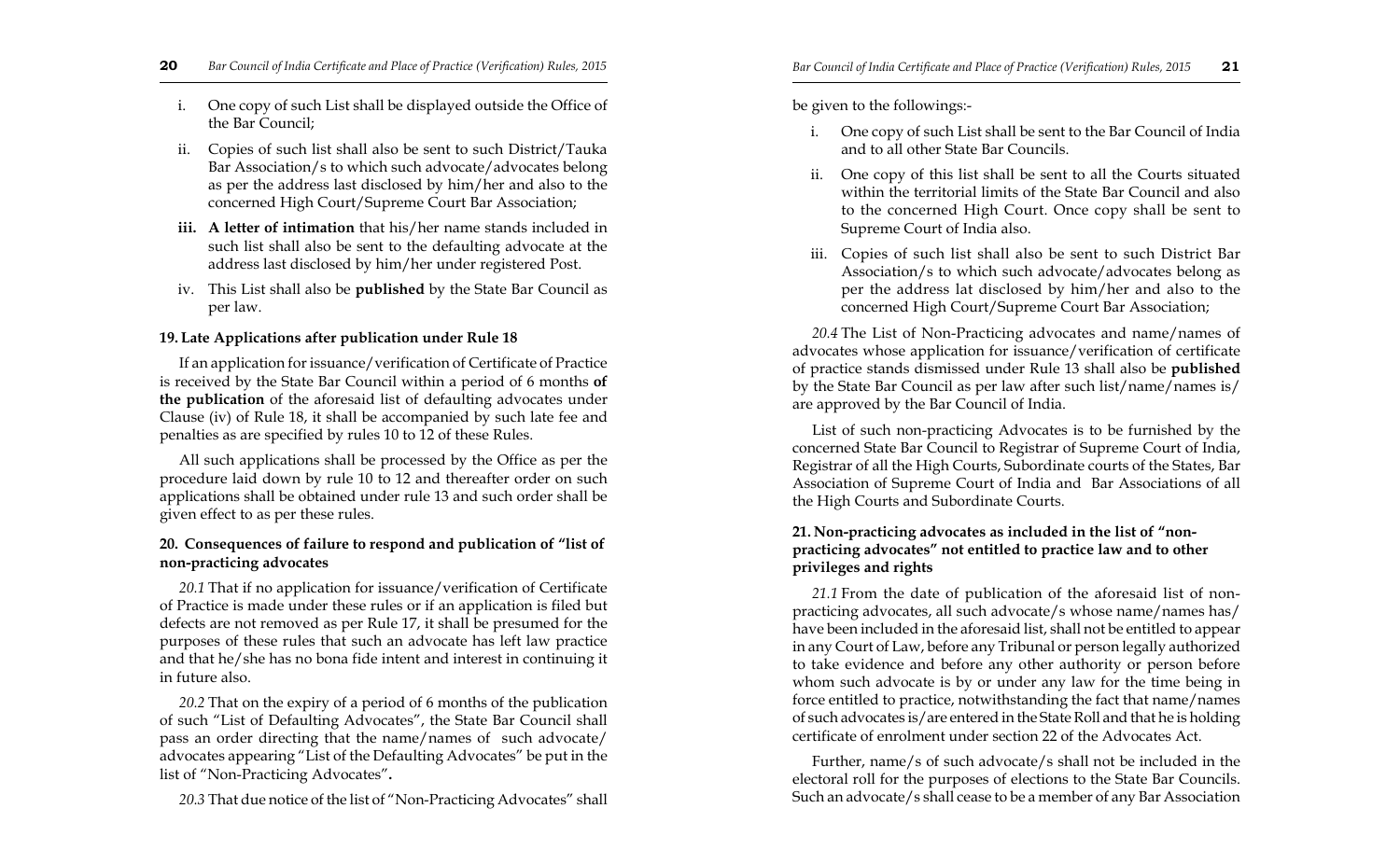and further he/she shall not be entitled to cast vote/s in any elections of the Bar Associations.

The status and rights of such advocate/s "as advocate/s entitled to participate and receive benefits" under Welfare Schemes of Bar Council of India created under Rules 40 to 44 B of Section IV-A of Chapter II contained in Part VI of the Bar Council of India Rules and other schemes floated by the State Bar Council shall come to an end w. e. f. the date of publication of the List/name/names of Non-Practicing Advocates under Rule 20.4 with the exception that such an advocate would be entitled to receive such benefits under the relevant scheme/s, if any, which have already accrued in his/her favor.

#### CHAPTER VII

## **UPDATING OF THE RECORD OF PRACTICING AND NON-PRACTISING ADVOCATES**

#### **22. Record with respect to practicing and non-practicing Advocates**

*22.1* That on culmination of the initial process of identification of Non-practicing Advocates in the aforesaid manner in the publication of the List of such advocates under Rule 20.4, the State Bar Council shall create and maintain a separate record of such Advocates with all particulars as to name, address, date of birth, date of enrolment, enrolment number, particulars of application for issuance/verification of Certificate of Practice, if any, and of its dismissal. This record shall be updated regularly.

*22.2* Every State Bar Council shall send to the Bar Council of India an authenticated soft copy of the record as maintained under Rule 22.1 every year.

*22.3* All the Advocates whose certificate of Practice are duly verified shall be issued a certificate of Practice affixing his photograph and mentioning the period of its validity FORM 'B' ; And the State Bar Council shall also issue an Identity card to such Advocates containing a Xerox copy of his photograph and the period of its validity FORM 'D'. The Advocates would be supposed to carry it while practicing in Courts/ Tribunals or other Forums, so that in case of demand by any Law Court/Authority or any Advocate or any Litigant or citizen one can easily establish that he is an Advocate.

*22.4* An Advocate after getting the verified Certificate of Practice under these Rules can appear before any Court of Law/Tribunal or other forum in India as per Section 30 of the Advocates Act subject to fulfillment of any condition imposed by any competent or Court of Law.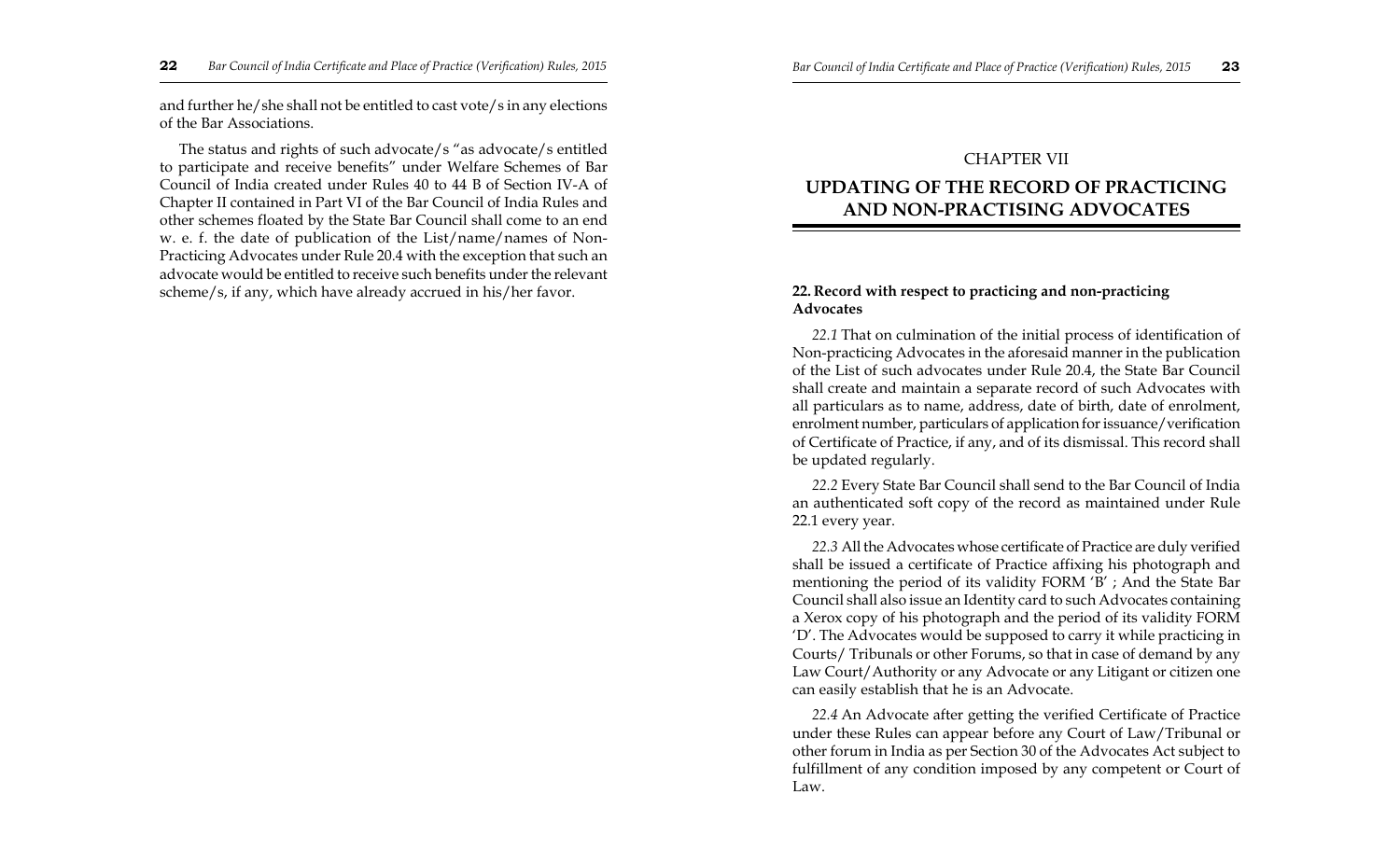## **23. Updating of the electoral rolls of the State Bar Council for the purposes of elections**

On the publication of list of non-practicing Advocates under rule 20.4 and after sending copy of such record to the Bar Council of India under Rule 22.2, the State Bar Councils shall start the process of preparation of electoral roll for elections to the State Bar Councils as per Chapter I, Part-III of the Bar Council of India Rules. No State Bar Council shall undertake to prepare electoral roll or to conduct elections to the State Bar Councils unless the process of verification of Certificate of Practice and of identification of non-practicing advocates is completed under these Rules by publication of their names under Rule 20.4.

Provided that the election/s of the State Bar Council/s where a special committee/committees under section 8A of the Act is/are already functioning on the date of commencement of these rules, shall continue under the existing rules as if these rules have not been enforced. In such State Bar Councils, these Rules shall come into force only after the new State Bar Council is constituted on the declaration/ publication of the results of the elections.

The State Bar Councils are required to constitute various Committees for implementation of these Rules. If any State Bar Council is proved to be deliberately slack unnecessarily in verification of Certificate of Practice and identification of non-Practicing Advocates, then in that case Bar Council of India would be at Liberty to take appropriate action under the provisions of Advocates Act, 1961.

## CHAPTER VIII **APPEAL, REVISION ETC.**

## **24. Appellate Tribunal**

*24.1* There shall be an Appellate Tribunal for disposal of appeals under these rules with respect to each State Bar Council and such Tribunal shall comprise of the following members:-

- i. Two Members of the State Bar Council elected by the State Bar Council under Rule 44 A(2)(i) of Bar Council of India Rules under Part VI, Chapter II , Section-(IV A).
- ii. One member of the State Bar Council from amongst the members of the Executive Committee to be nominated by the Chairman of the State Bar Council and another member nominated by the Member, Bar Council of India from the concerned State Bar Council.
- III. Member of the Bar Council of India from the concerned State Bar Council who shall be its Chairman;

*24.2* That the quorum of the Appellate Tribunal shall be three members but no final order shall be passed unless the Chairman of the Appellate Tribunal is party thereto.

## **25. Appeal against order passed under Rule 13/Rule 20.2**

That in case the application of an Advocate for verification of Certificate of Practice is dismissed under **Rule 13** of these Rules/in case the name of an Advocate is ordered to be included in the list of "non-practicing Advocates" by the State Bar Council under Rule 20.2, the aggrieved party may, within a period of 60 days of the date of passing of the order or publication of the list of non-practicing advocates under Rule 20.4, **prefer an appeal** against such order to the Appellate Tribunal but delay in filing the appeal can be condoned, if sufficient cause is shown for such delay.

Every such appeal shall be accompanied by an attested copy of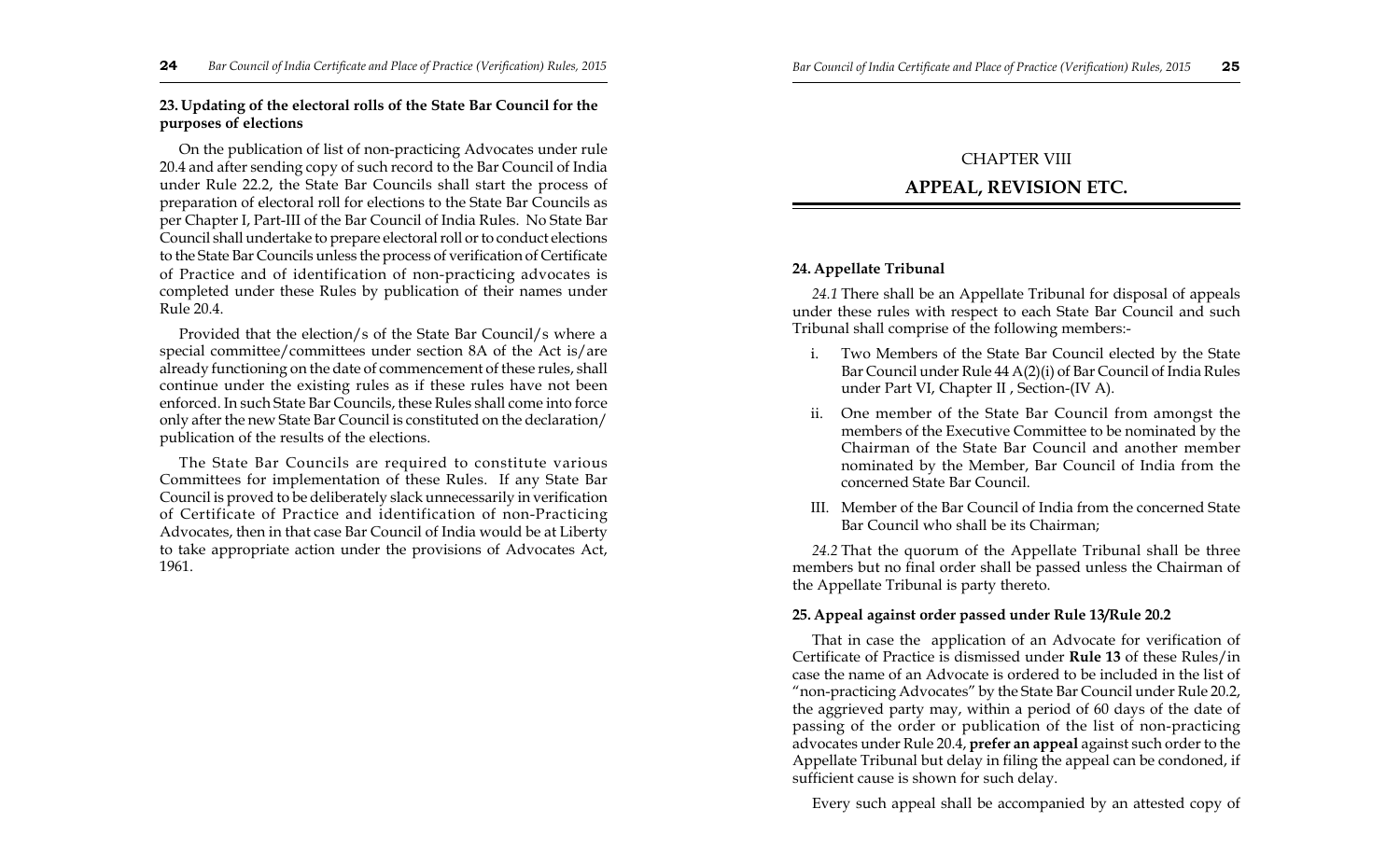the impugned Order. The appeal shall not be received and entertained unless it is accompanied by a fee of Rs. 200/- in the form of a Bank draft/Account Payee Bank Cheque favoring Secretary, State Bar Council of the concerned State Bar Council.

Out of this amount of Rs. 200/-, the Secretary, State Bar Council shall send/ deposit remit a sum of Rs. 50/- to the Account of the Bar Council of India and a sum of Rs. 50/- shall be transferred to the fund known as " Fund for Promotion Bar Associations" under these rules.

Every such appeal shall be heard by the Appellate Tribunal, which may pass such order there on as it deems fit. Appeal is to be decided expeditiously preferably within 90 days of its filing.

#### **26. Stay of operation of order passed under rule 13 and rule 19.2**

Mere filing of an appeal against order passed under rules 13 and 20.2 shall not operate to stay the operation of order appealed against unless its operation is stayed by the Appellate Tribunal on such conditions as it may deem fit.

#### **27. Power of Revision**

*27.1* The Bar Council of India may, at any time, call for the record of any proceeding under these Rules which has been disposed of by the State Bar Council or by the Appellate Tribunal, and from which no appeal lies, for the purpose of satisfying itself as to the legality and propriety of such order or disposal and may pass such orders in relation thereto as it may deem fit.

This revision shall be under Part-II, Chapter IX of BCI Rules viz. Section 48A of the Advocates Act, 1961.

*27.2* No order which prejudicially affects any Advocate shall be passed under this Rule unless an opportunity of being heard has been afforded to him.

## CHAPTER IX **RESUMPTION OF PRACTICE**

#### **28. Resumption of Practice**

*28.1* If an advocate whose name has been included in the "list of non-practicing advocates" published under Rule 20.4, intends to resume law practice in the changed circumstances, he may apply to the State Bar Council that his/her name may be taken out of such list.

*28.2* Application for resumption shall be made in Form C along with resumption fee of Rs.2, 000/- and declaration.

Such an application shall be supported by a certificate in Column III of Form A issued by the President/Secretary of the Bar Association, of which the applicant intends to become member for doing practice in law.

*28.3* The State Bar Council shall refer such an application for resumption to the Administrative Committee which may pass an appropriate order allowing or dismissing such application provided that such an application shall be allowed only if the Administrative Committee is satisfied that the intent of the applicant to resume law practice is bona fide.

*28.4* In case application for resumption is allowed, the name of the applicant shall be taken out of the list of the "non-practicing advocates" and such exclusion shall be duly notified and published as provided by rule 20.3 qua "list of non-practicing advocates".

*28.5* That from the date of publication under Rule 28.4, all disabilities suffered by the applicant under rule 21, shall not survive but he/she shall not be entitled for any benefits/privileges that were denied to him under Rule 21 for the period his/her name remained in the "list of non-practicing advocates".

*28.6* Out of Rs. 2000/-, a sum of Rs. 1000/- shall be utilized by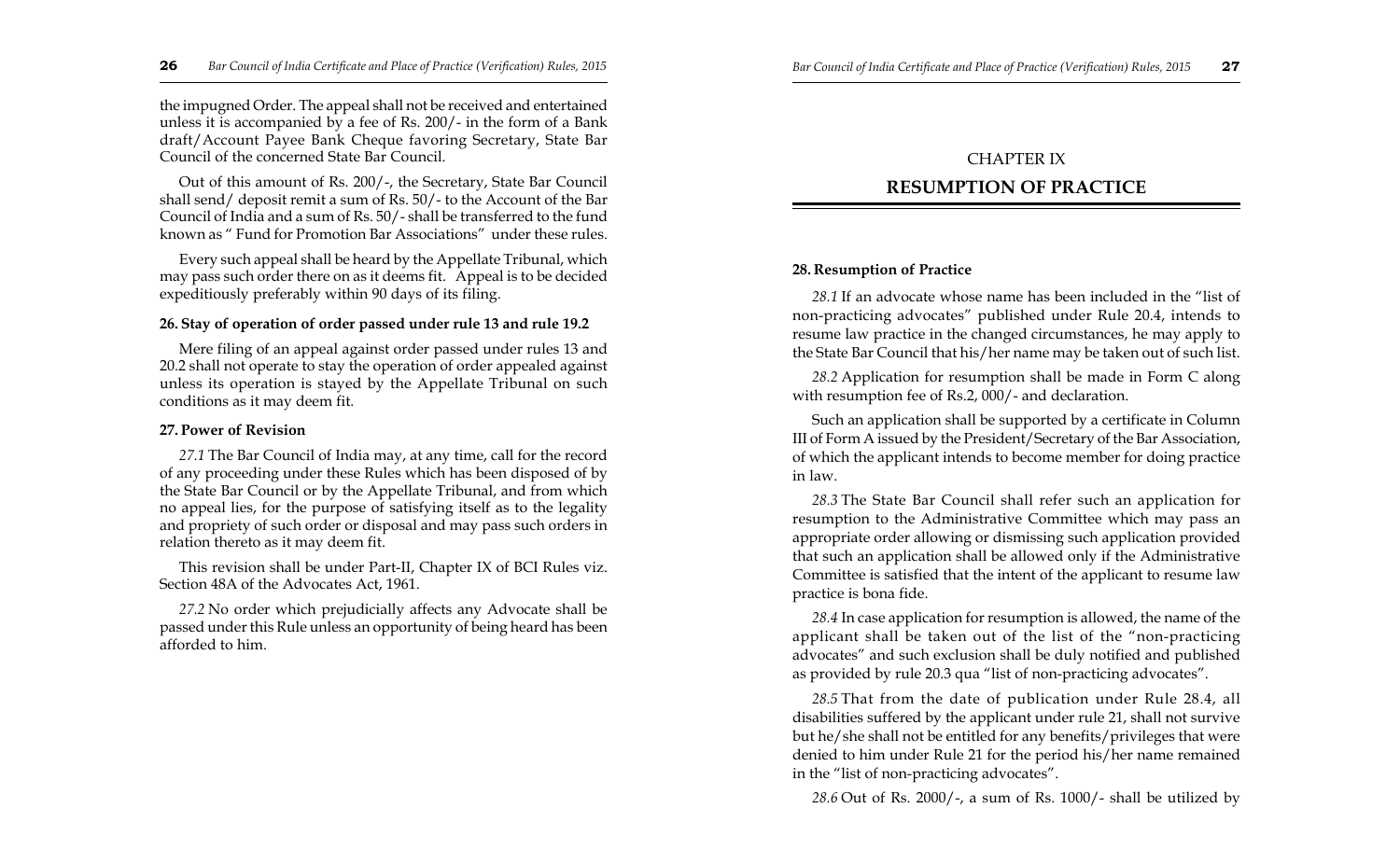State Bar Council for the purpose of welfare of Advocates and Rs.500/ - shall be transferred to the concerned Bar Association and Rs. 500/ shall be utilized by Bar Council of India for the welfare of Advocates.

## CHAPTER X

## **PROCESS FEE FUND**

## **29. The Verification/Process Fee Fund**

The State Bar Council shall open a separate account for this purpose to be operated jointly by the Chairman and Secretary of the State Bar Council.

*29.1* That all the payments towards application verification fee, late fee and penalties payable under these rules shall be paid by way of bank drafts/account payee bank cheques only in the name of Secretary State Bar Council or it may also be deposited in cash to the Secretary, State Bar Council or it may also be deposited in cash to the Secretary, State Bar Council.

*29.2* That the all the amount collected under these rules shall be utilized for the following purposes only:-

- (a) To meet the administrative and other expenses arising in connection with these Rules; The rest of amount shall be spent.
- (b) To make contributions to different Bar Associations for the following purposes only:
	- i. Establishing and improving Law libraries.
	- ii. Improvement of infrastructure in the premises of the Bar Associations which is reserved for the common use of the advocates and to make such other contributions for promoting and strengthening the Bar Associations at the Taluka, District, High Court and Supreme Court levels as it may deem fit.
	- iii. To promote welfare schemes for advocates. Such welfare schemes may include insurance of all kinds with respect to the advocates and their dependent members of the family; pension schemes, stipends for junior and disabled advocates, continued legal education/training of advocates.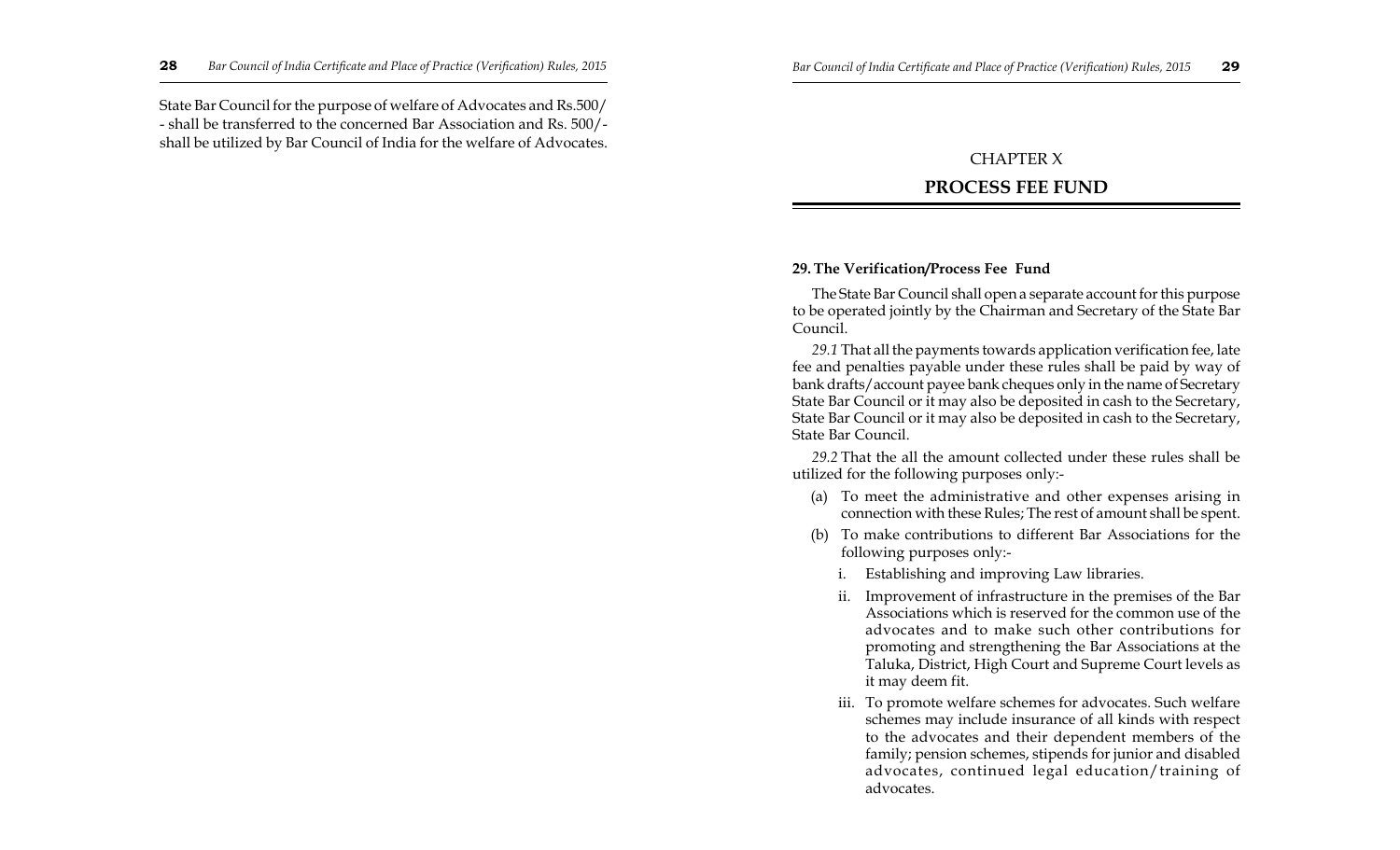## CHAPTER XI

## **MISCELLENOUS**

## **30. Removal of difficulties:**

In case of any doubt or dispute as to the meaning, interpretation, execution of these Rules arises, the Appellate Tribunal shall be the final authority to settle all such issues and its decision thereon shall be final.

### **31. Regulatory Powers:**

The Bar Council of India shall have the right of issuing such regulations to the State Bar Council from time to time, as are necessary for the proper implementation and execution of these Rules and such regulations shall be complied with by the State Bar Council in letter and spirit so that uniformity is maintained in the application of these Rules throughout the Country.

#### **32. Power of Bar Council of India to form Ad-hoc Committees**

In case the term of elected members of any State Bar Council is likely to expire/expires due to delay in the process of identification of non-practicing advocates under these rules or in case of delay in the preparation of the electoral roll for the elections to the State Bar Councils, the Bar Council of India shall constitute an ad-hoc Committee consisting of required number of elected members of the State Bar Council for smooth running of the State Bar Council and for expeditious execution of the aforesaid process. This ad-hoc Committee of State Bar council shall function under the Special Committee constituted under Section 8A of the Act till the process of preparation of electoral roll as per Chapter I, Part-III of the Bar Council of India Rules for the purpose of elections to the State Bar Council is completed.

## **33. Saving clause**

The Bar Council of India Certificate of Practice and Renewal Rules 2014" are hereby repealed. However, any certificate of the nature of

Certificate of Practice as defined in those Rules and verification/ renewal thereof (by whatever name/manner or form they may have been issued/granted by the State Bar Councils) or under Bar Council of India Certificate of Practice Renewal Rules 2014 and any other action taken/order passed by the State Bar Council in connection with any such Rule, before the enforcement of these Rules, shall continue to be valid for a period of five years from the date of its issuance/renewal, but on the expiry of period of five years, such certificate issued by the State Bar Council is required to be verified under these Rules.

### **34. Repeal of all Resolutions/Rules passed/framed either by any State Bar Council or by Bar Council of India**

Any Resolutions/Rules passed/framed by any State Bar Council or by Bar Council of India, which are inconsistent with these Rules, shall stand repealed from the date on which these Rules come into force.

**35.** The decision with regard to Rs.500/- or Rs.200/- (as the case may be) as paid by any Advocate as Practice fee as provided under Bar Council of India Certificate of Practice and Renewal Rules. 2014, prior to the date of commencement of these Rules of 2015, shall be taken by the concerned State Bar Council. Either after deducting Rs.100/- as Process/Verification fee the rest of Rs. 400/- or Rs.100/- (as the case may be) is to be refunded to the Advocate or it may be utilized for the insurance of the Advocate and his family or for the benefit and welfare of concerned Advocate. This decision is to be taken by the concerned State Bar Council only after obtaining option of concerned Advocate.

\*\*\*\*\*\*\*\*\*\*\*\*\*\*\*\*\*\*\*\*\*\*\*\*\*\*\*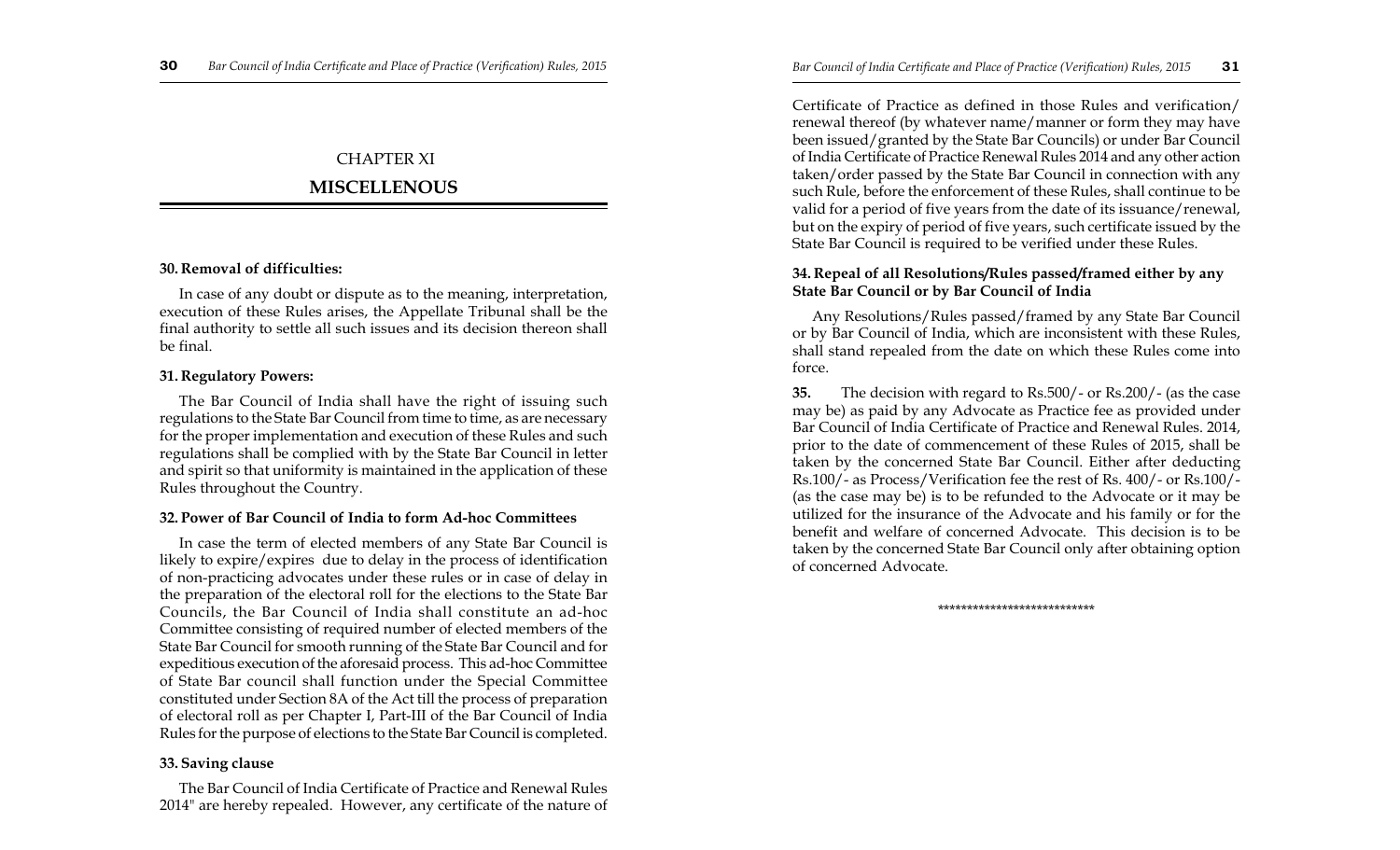## **FORM - A & FORM - F<sup>4</sup>**

*(for Advocates & Advocate on Records)*

## **APPLICATION FOR ISSUANCE OF CERTIFICATE OF PRACTICE**

*(See Rule 8.3 of the BCI Certificate and Place of Practice (Verification) Rules, 2015)*

| To,            |                                                                          |                    |
|----------------|--------------------------------------------------------------------------|--------------------|
| The Secretary, |                                                                          | Passport<br>size   |
|                |                                                                          | Photograph         |
|                |                                                                          | of the<br>Advocate |
|                |                                                                          |                    |
|                |                                                                          |                    |
|                | <b>Sub.:</b> Application for issuance of Certificate of Practice ( / / ) |                    |
| Sir,           |                                                                          |                    |
|                | for issuance of certificate of practice.                                 |                    |
|                | My full particulars are as follows:-                                     |                    |
| 1.             |                                                                          |                    |
| 2.             |                                                                          |                    |
| 3.             | (As given in the Enrolment Certificate):                                 |                    |
| 4.             |                                                                          |                    |
| 5.             |                                                                          |                    |
|                |                                                                          |                    |
|                | 56. Name of Institution & University from where advocate has done his -  |                    |
| i.             |                                                                          |                    |
| ii.            |                                                                          |                    |
| iii.           |                                                                          |                    |
| 7.             |                                                                          |                    |
|                |                                                                          |                    |

<sup>4.</sup> Form A & F made common vide Resolution No. 305/2015 dated 5/12/2015.

<sup>5.</sup> Ammended vide Resolution No. 190/2015 dated 9/8/2015.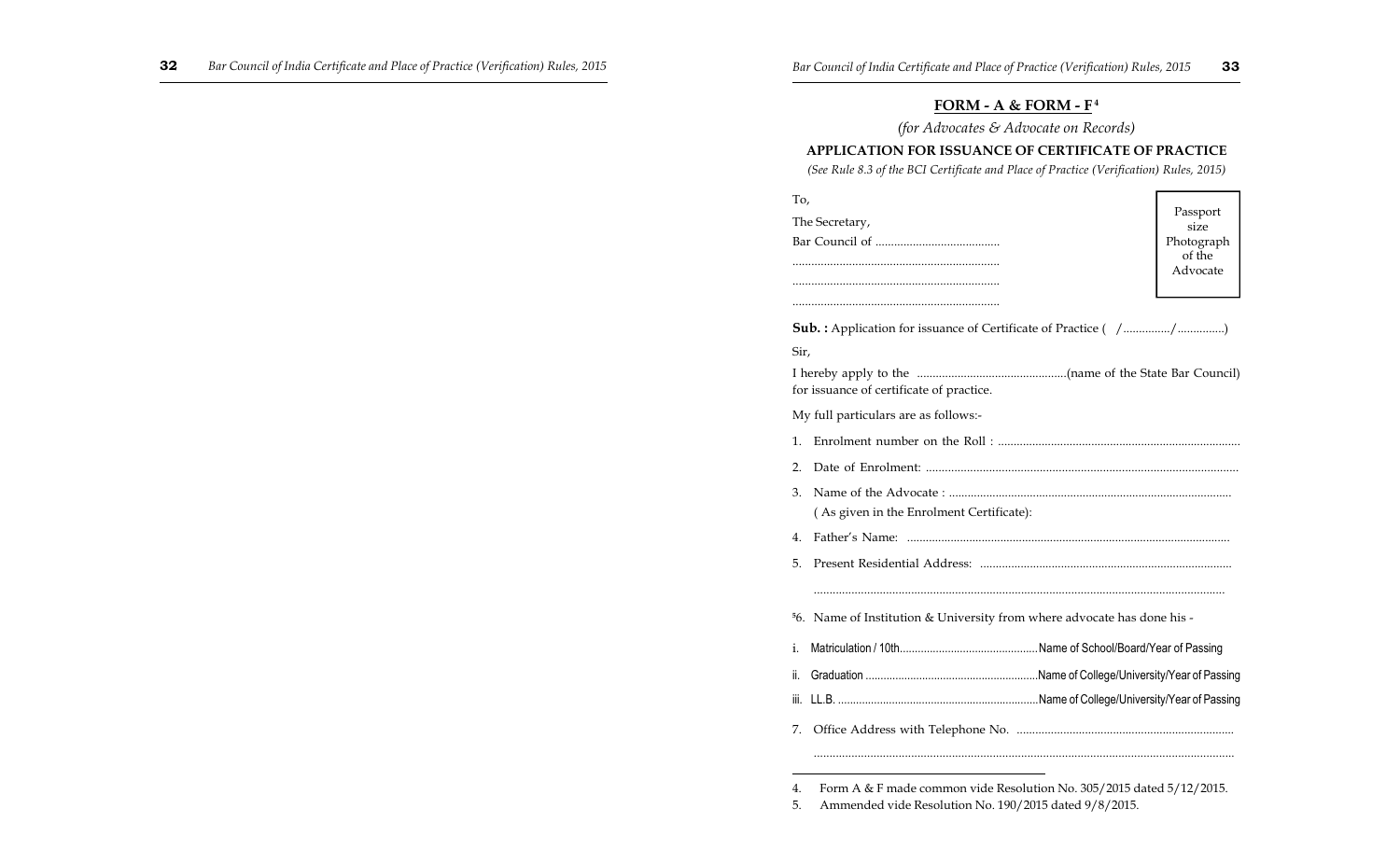...................................................................................................................................

Mobile No. / Email / Website ................................................................................

- 8. Place of Practice : ...................................................................................................... (As given in the Application Form for enrolment):
- 9. Present Place of Practice: .........................................................................................
- 10. Date of Birth : ...........................................................................................................
- 11. Name of Bar Association of which applicant is a member .....................

.....................................................................................................................................

- 12. Whether the applicant, after enrolment, has joined any Government/Semi-Government or Private Service or any other kind of service, if so full particulars be furnished with date of joining of such services: .................................................... .....................................................................................................................................
- 13. Whether the applicant after enrolment, has joined any business, as a full partner/ sleeping partner, if so, full particulars be supplied, with an attested copy of business instrument like Partnership deed, MOU, Agreements etc. ........................ .....................................................................................................................................
- 14. Whether the applicant, after enrolment has incurred any disqualification as mentioned in Section 24-A of the Act, if so, certified copy of judgment / order be attached:
- 15. Whether applicant, at present, is facing any disciplinary or criminal or contempt proceedings/ convicted in any Criminal or other proceedings or not, if so, full particulars be given: .........................................................................................................

........................................................................................................................................

15. Delay, if any, in submitting the application form, reasons to be given:

........................................................................................................................................

.................................................................................................................................... ..................................................................................................................................... .....................................................................................................................................

17. Process fee/ Late fee/ Penalty

18. Place where the Advocate intends to cast his vote

- i. In Bar Council Elections ..................................................................................
- ii. In Bar Association Elections.........................................................................

**34** *Bar Council of India Certificate and Place of Practice (Verification) Rules, 2015 Bar Council of India Certificate and Place of Practice (Verification) Rules, 2015* **35**

Name of the Bar Association ........................................................................

Place ............................................................................................................

- 19. Any other information, applicant wants to submit about his distinctions.
- 20. If the advocate is not a member of any Bar Association (registered and recognized by the concerned State Bar Council), the reason for not being a member of Bar Association ...................................................................... .................................................................................................................................................. ....................................................................................................................................
- 21. Whether the advocate intendes to bocome the Member of the Bar Association in future. (Put a 'X' Mark)

....................................................................................................................................

Yes ..................... No .........................

I verify that the information/ particulars furnished by me are true and correct to the best of my knowledge and nothing has been kept concealed therein.

I am also submitting herewith Column-II and III of this Form-A.

**Date : Full Signature of the Advocate**

**Note: - One additional passport size photograph is attached/sent herewith.**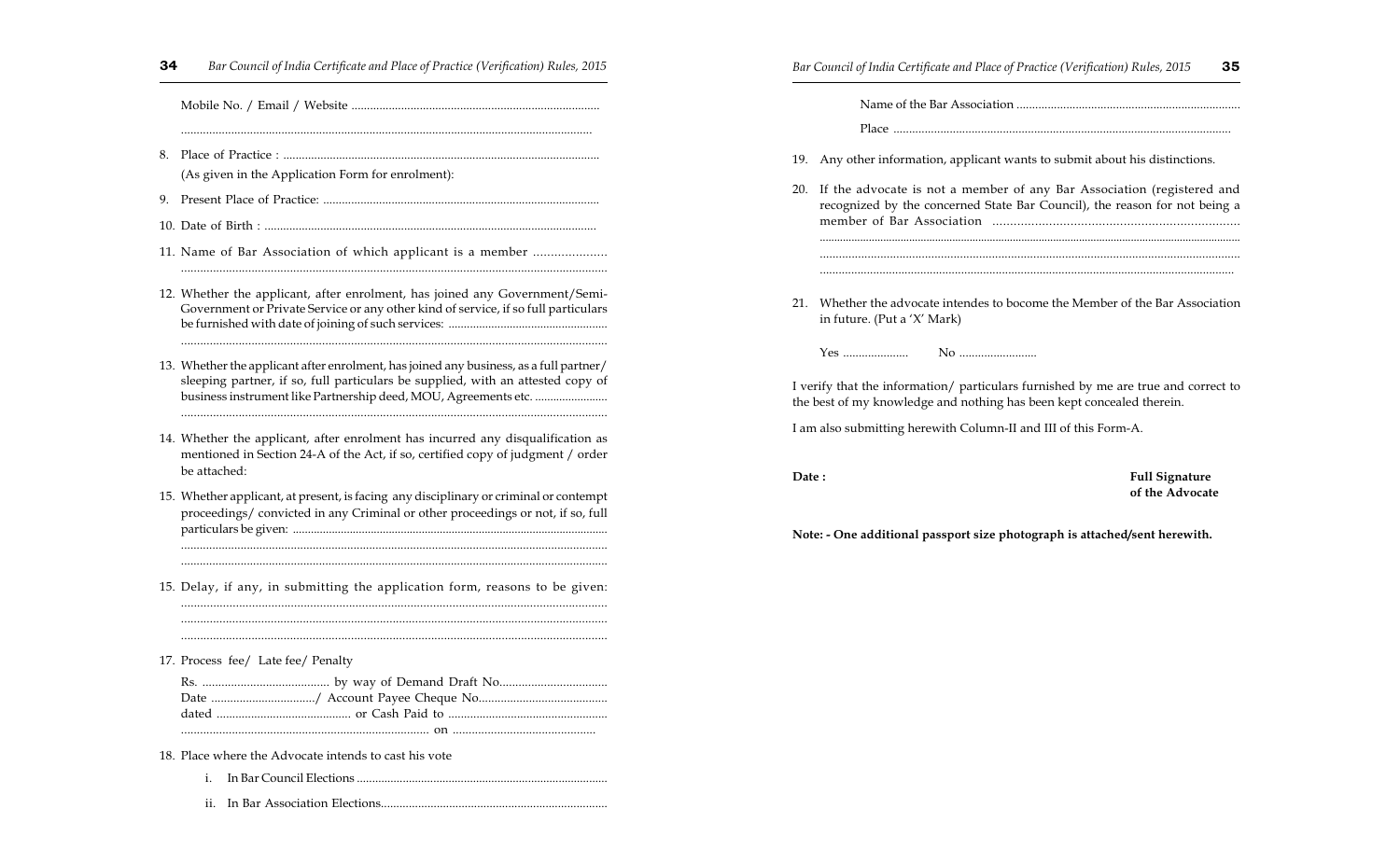### **FORM - A**

### **COLUMN - II**

#### *(See Rule 8.4 of the BCI Certificate and Place of Practice (Verification) Rules, 2015)*

| son of |  |  |
|--------|--|--|

...................................................................................................................................................

.................................................................................................................................................. enrolled as a advocate on the roll of ..........................................................................

........................................................................................ (name of the State Bar Council)

vide certificate of enrolment dated and No................................................................ do hereby solemnly affirm and declare as follows: -

- 1. That after having obtained Certificate of enrolment from the ................... ............................................................................................ (name of the Bar Council) under Section 22 of the Advocates Act, I have not left practice in law.
- 2. That I usually practice at ..................................................................... and I intend to cast my vote
	- i. In the elections of the State Bar Council at ....................................................
	- ii. In the elections of Bar Association .................................................................

(Name and Place of Bar Association)

(This clause 2(ii) shall not apply to those advocates who do not intend to be the members of any Bar Association)

3. That since my enrolment as an advocate, I have not switched over to any other profession/services/business and that thereafter, I am doing practice in law.

Date: **Full Signature of the Declarant-Advocate**

### **FORM - A**

#### **COLUMN - III (Certification)<sup>6</sup>**

*(See Rule 8.4 of the BCI Certificate and Place of Practice (Verification) Rules, 2015)*

| if any) and he/she has been practicing law since joining this Bar from the year   |
|-----------------------------------------------------------------------------------|
|                                                                                   |
| certify that the particulars disclosed by him/her in the accompanying application |
| are correct to my knowledge and belief.                                           |
|                                                                                   |

Date :

| Full Signature with name of | <b>Full Signature with name of</b> |
|-----------------------------|------------------------------------|
| <b>Authorized Member</b>    | President/Secretary                |
|                             | <b>Bar Association</b>             |
|                             | (Seal)                             |

**6 N.B. -** In this certification the declaration should contain/attach the certified copies of atleast 5 Vakalatnamas or any other document/cause list establishing that the advocate has been in practice for last 5 years.

**6 N.B. -** If the advocate is aatched with some Registered law or Solicitor firm, he shall furnish a certificate to that effect from the Authorized Officer of concerned Firm showing details as to for what period Candidate/Advocate has served the firm and nature of his details.

**6** If the lawyer is a conveyancing lawyer, he shall furnish 5 (five) such documents of last 3 years to support his claim that he is in conveyancing practice lawyer.

<sup>6.</sup> Inserted vide Resolution No. 305/2015 dated 5/12/2015.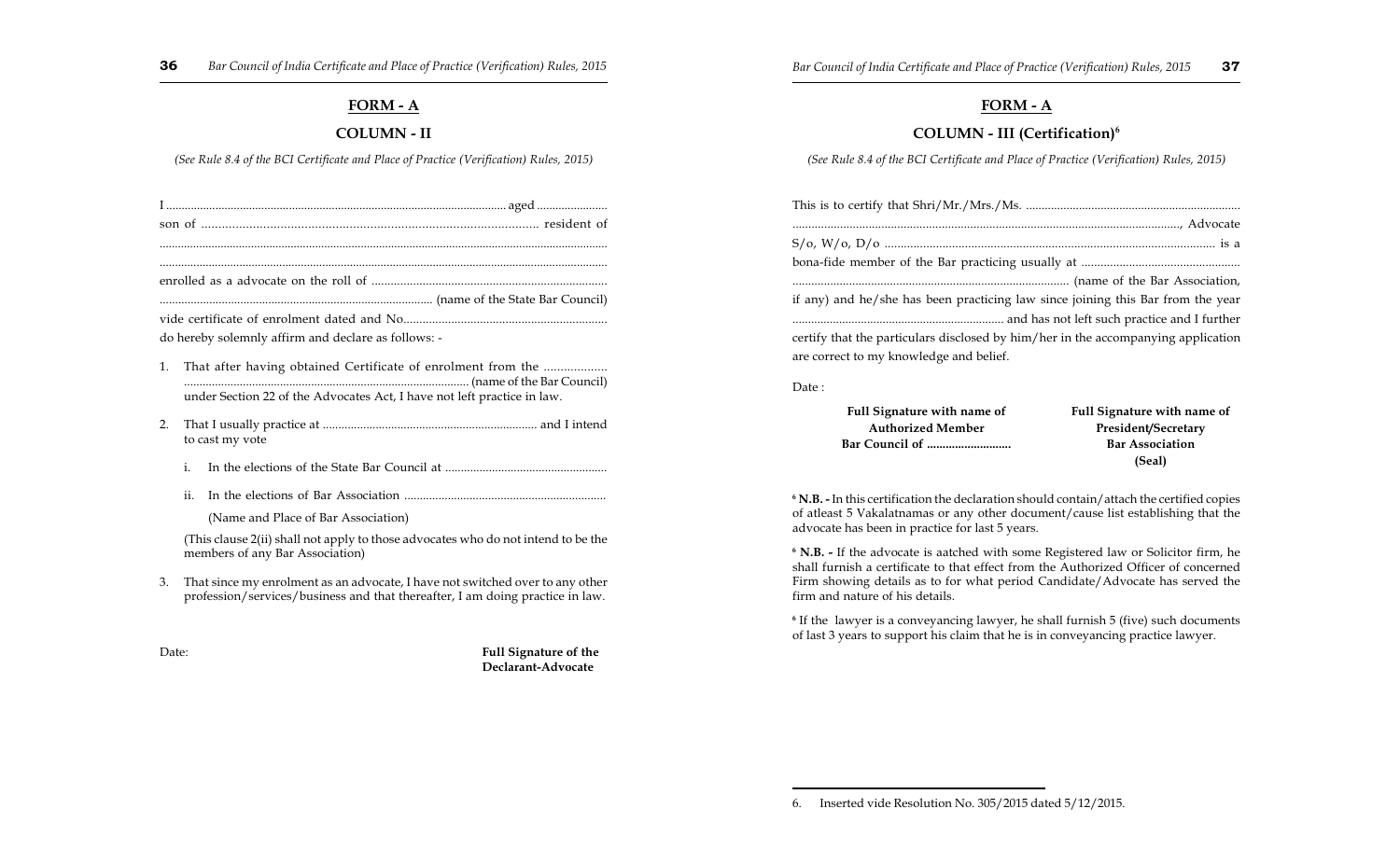**FORM - B** *[For Office use only)* **Bar Council of .................................... Certificate of Practice [issued under B. C. I. Certificate and Place of Practice (Verification) Rules, 2015] C. O. P. No.\_\_\_\_\_\_\_\_ of \_\_\_\_\_\_** This is to certify that Shri/Mr./Mrs./Ms. .......................................................................... ........................................................................................................................... S/o, W/o, D/o ................................................................................................................................... R/ o ........................................................................................................................................ ................................................................................................... PS ....................................... ................................ dated .................................................. is an advocate enrolled in the Bar Council of ........................................................................................................... His enrolment number is ....................................................... dated .................................... and his normal place of practice is .................................................................. He is entitled to cast his vote for the election of Bar Council of ........................................ ....................................... at ............................................................. (Place) and in the elections of Bar Association of ..................................................................... (name & place of Bar Association, if applicable). This certificate of practice is valid for a period of 5 years from the date of its issuance. Date: **Chairman/Vice-Chairman** Passport size Photograph of the Advocate

**APPLICATION FOR RESUMPTION OF CERTIFICATE OF PRACTICE** *(See Rule 28.2 of B. C. I. Certificate and Place of Practice (Verification) Rules, 2015)* To, The Secretary, Bar Council of ........................................ .................................................................. .................................................................. **Sub.**: Application for resumption of Certificate of Practice ( /............../...............) Sir, I hereby apply to the ................................................(name of the State Bar Council) for issuance of certificate of practice. My full particulars are as follows:- 1. Enrolment number on the Roll : .............................................................................. 2. Date of Enrolment: ................................................................................................... 3. Name of the Advocate : ........................................................................................... ( As given in the Enrolment Certificate): 4. Father's Name: ........................................................................................................ 5. Present Residential Address: ................................................................................. ..................................................................................................................................... ..................................................................................................................................... 6. Name of Institution & University from where advocate has done his i. Graduation ........................................................ year .................... ii. LL.B. .................................................................. year .................... 7. Office Address with Telephone No. ...................................................................... Passport size Photograph of the Advocate

#### **FORM - C**

#### **38** *Bar Council of India Certificate and Place of Practice (Verification) Rules, 2015 Bar Council of India Certificate and Place of Practice (Verification) Rules, 2015* **39**

Mobile No. / Email / Website ................................................................................

...................................................................................................................................

...................................................................................................................................

**Authorized Signatory (Seal of the State Bar Council)**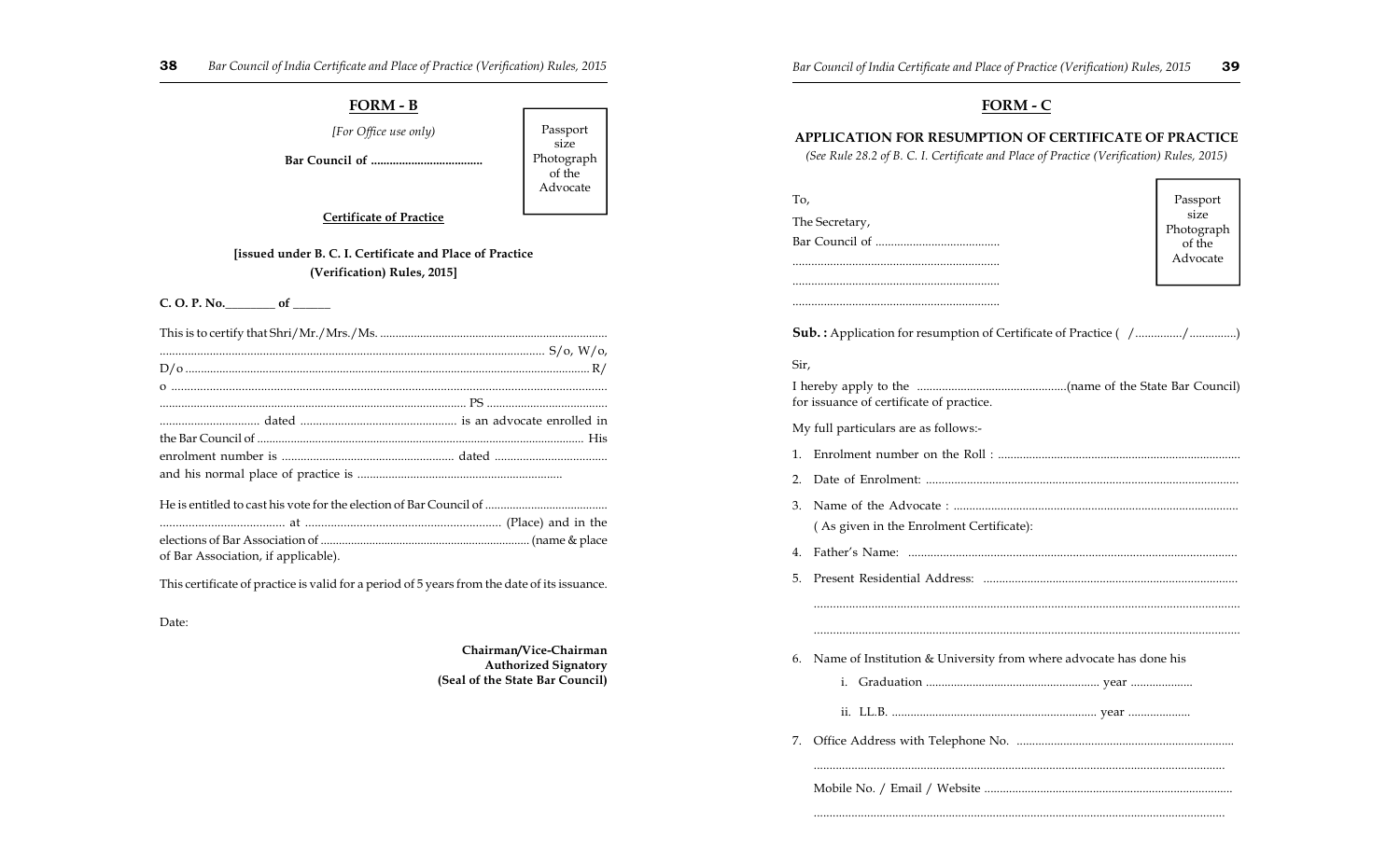- **40** *Bar Council of India Certificate and Place of Practice (Verification) Rules, 2015 Bar Council of India Certificate and Place of Practice (Verification) Rules, 2015* **41**
- 8. Place of Practice : ...................................................................................................... (As given in the Application Form for enrolment):
- 9. Present Place of Practice: .........................................................................................
- 10. Date of Birth : ...........................................................................................................
- 11.1. That in the changed circumstances, I intend to resume law practice.
- 11.2. That after enrolment I have not suffered and incurred any disqualification s mentioned in Section 24-A of the Advocates Act.
- 12. Particulars of the Certificate of Practice issued to the application if any :
	- a. Whether issued under AIBE Rules, if so, its number and date ............................................................................................................................
	- b. Whether issued by the State Bar Council under these rules, if so, its number and date (self attested photo copies of the certificate of practice to be annexed with this application)......................................................................................... ..............................................................................................................................
	- c. Particualrs of the notification, whereby the applicant was put in the list of "Non-Practicing Advocate" ..................................................................................

.............................................................................................................................

- 13. Whether the applicant after enrolment has joined any Government/Semi-Government or Private Service or any other kind of service, if so full particulars be furnished with date of joining of such services: .................................................... .....................................................................................................................................
- 14. Whether the applicant after enrolment, has joined any business, as a full partner/ sleeping partner, if so, full particulars be supplied, with an attested copy of business instrument like Partnership deed, MOU, Agreements etc. ........................ .....................................................................................................................................
- 15. Whether the applicant, after enrolment has incurred any disqualification as mentioned in Section 24-A of the Act, if so, certified copy of judgment / order be attached:
- 16. Whether applicant, at present, is facing any disciplinary proceedings/ convicted in any Criminal proceedings or not, if so, particulars be given: .................................. .....................................................................................................................................
- 17. Delay, if any, in submitting the application form, reasons to be given: ....................................................................................................................................

..................................................................................................................................... ........................................................................................................................................

| 41<br>Bar Council of India Certificate and Place of Practice (Verification) Rules, 2015 |  |
|-----------------------------------------------------------------------------------------|--|
| 18. Verification fee/ Late fee/ Penalty                                                 |  |
|                                                                                         |  |
| 18. Place where the Advocate intends to cast his vote<br>i.                             |  |

ii. In Bar Association Elections......................................................................... Name of the Bar Association ........................................................................ Place ...............................................................................................................

(This clause shall not apply to advocate who does not intend to be a member of any Bar Association)

19. Any other information, applicant wants to submit about his distinctions.

I verify that the information/particulars furnished by me are true and correct to the best of my knowledge and nothing has been kept concealed therein. I bona-fide intend to resume Law practice.

Date : Signature **of the Advocate**